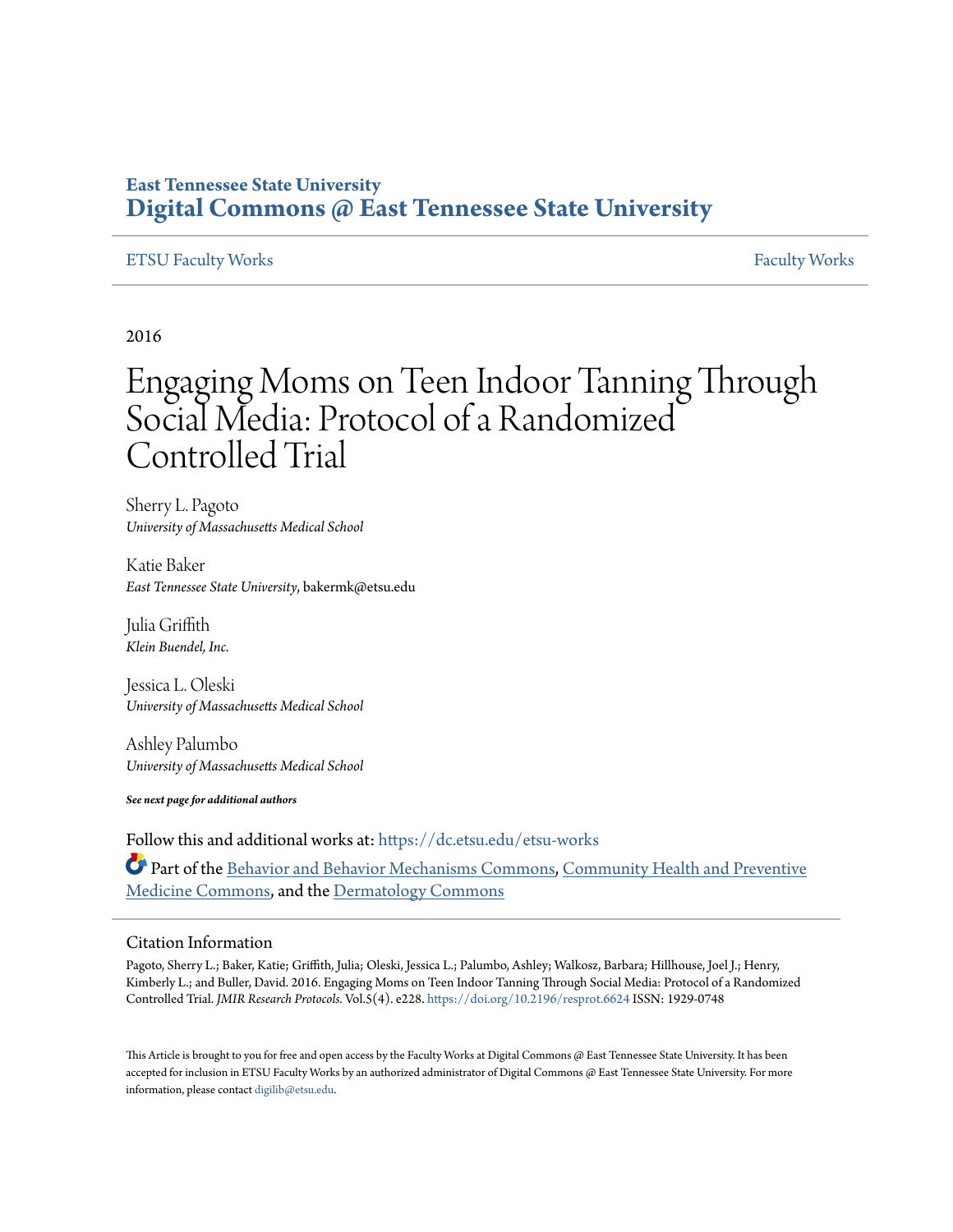# Engaging Moms on Teen Indoor Tanning Through Social Media: Protocol of a Randomized Controlled Trial

#### **Copyright Statement**

© Sherry L Pagoto, Katie Baker, Julia Griffith, Jessica L Oleski, Ashley Palumbo, Barbara J Walkosz, Joel Hillhouse, Kimberly L Henry, David B Buller. This is an open-access article distributed under the terms of the Creative Commons Attribution License ([http://creativecommons.org/licenses/by/2.0/\)](http://creativecommons.org/licenses/by/2.0/), which permits unrestricted use, distribution, and reproduction in any medium, provided the original work, first published in JMIR Research Protocols, is properly cited. This document was originally published in *[JMIR Research](https://doi.org/10.2196/resprot.6624) [Protocols](https://doi.org/10.2196/resprot.6624)*.

#### **Creator(s)**

Sherry L. Pagoto, Katie Baker, Julia Griffith, Jessica L. Oleski, Ashley Palumbo, Barbara Walkosz, Joel J. Hillhouse, Kimberly L. Henry, and David Buller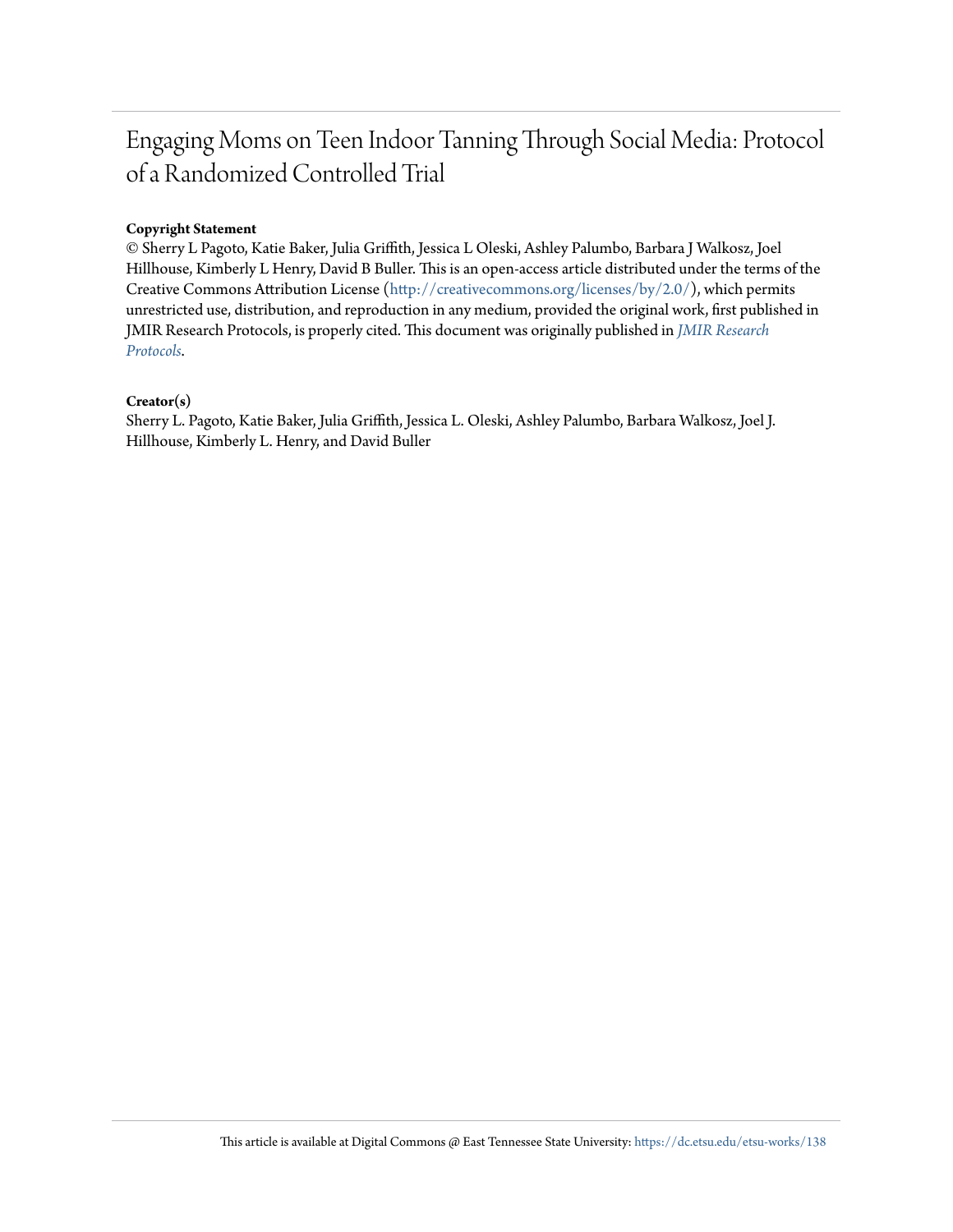### Protocol

# Engaging Moms on Teen Indoor Tanning Through Social Media: Protocol of a Randomized Controlled Trial

Sherry L Pagoto<sup>1</sup>, PhD; Katie Baker<sup>2</sup>, DrPH; Julia Griffith<sup>3</sup>, MSW; Jessica L Oleski<sup>1</sup>, MA; Ashley Palumbo<sup>1</sup>, MS; Barbara J Walkosz<sup>3</sup>, PhD; Joel Hillhouse<sup>2</sup>, PhD; Kimberly L Henry<sup>4,5</sup>, PhD; David B Buller<sup>3</sup>, PhD

<sup>1</sup>Division of Preventive and Behavioral Medicine, Department of Medicine, University of Massachusetts Medical School, Worcester, MA, United States

<sup>2</sup>Department of Community & Behavioral Health, College of Public Health, East Tennessee State University, Johnson City, TN, United States <sup>3</sup>Klein Buendel, Inc., Golden, CO, United States

<sup>4</sup>Department of Psychology, Colorado State University, Fort Collins, CO, United States

<sup>5</sup>Colorado School of Public Health, Colorado State University, Fort Collins, CO, United States

#### **Corresponding Author:**

Sherry L Pagoto, PhD Division of Preventive and Behavioral Medicine Department of Medicine University of Massachusetts Medical School 55 Lake Avenue North Worcester, MA, 01655 United States Phone: 1 508 856 2092 Fax: 1 508 856 3840 Email: [Sherry.Pagoto@umassmed.edu](mailto:Sherry.Pagoto@umassmed.edu)

# *Abstract*

**Background:** Indoor tanning elevates the risk for melanoma, which is now the most common cancer in US women aged 25-29. Public policies restricting access to indoor tanning by minors to reduce melanoma morbidity and mortality in teens are emerging. In the United States, the most common policy restricting indoor tanning in minors involves parents providing either written or in person consent for the minor to purchase a tanning visit. The effectiveness of this policy relies on parents being properly educated about the harms of indoor tanning to their children.

**Objective:** This randomized controlled trial will test the efficacy of a Facebook-delivered health communication intervention targeting mothers of teenage girls. The intervention will use health communication and behavioral modification strategies to reduce mothers' permissiveness regarding their teenage daughters' use of indoor tanning relative to an attention-control condition with the ultimate goal of reducing indoor tanning in both daughters and mothers.

**Methods:** The study is a 12-month randomized controlled trial comparing 2 conditions: an attention control Facebook private group where content will be relevant to teen health with 25% focused on prescription drug abuse, a topic unrelated to tanning; and the intervention condition will enter participants into a Facebook private group where 25% of the teen health content will be focused on indoor tanning. A cohort of 2000 mother-teen daughter dyads will be recruited to participate in this study. Only mothers will participate in the Facebook groups. Both mothers and daughters will complete measures at baseline, end of intervention (1-year) and 6 months post-intervention. Primary outcomes include mothers' permissiveness regarding their teenage daughters' use of indoor tanning, teenage daughters' perception of their mothers' permissiveness, and indoor tanning by both mothers and daughters.

**Results:** The first dyad was enrolled on March 31, 2016, and we anticipate completing this study by October 2019.

**Conclusions:** This trial will deliver social media content grounded in theory and will test it in a randomized design with state-of-the-art measures. This will contribute much needed insights on how to employ social media for health behavior change and disease prevention both for indoor tanning and other health risk behaviors and inform future social media efforts by public health and health care organizations.

**ClinicalTrial:** Clinicaltrials.gov NCT02835807; https://clinicaltrials.gov/ct2/show/NCT02835807 (Archived by WebCite at http://www.webcitation.org/6mDMICcCE).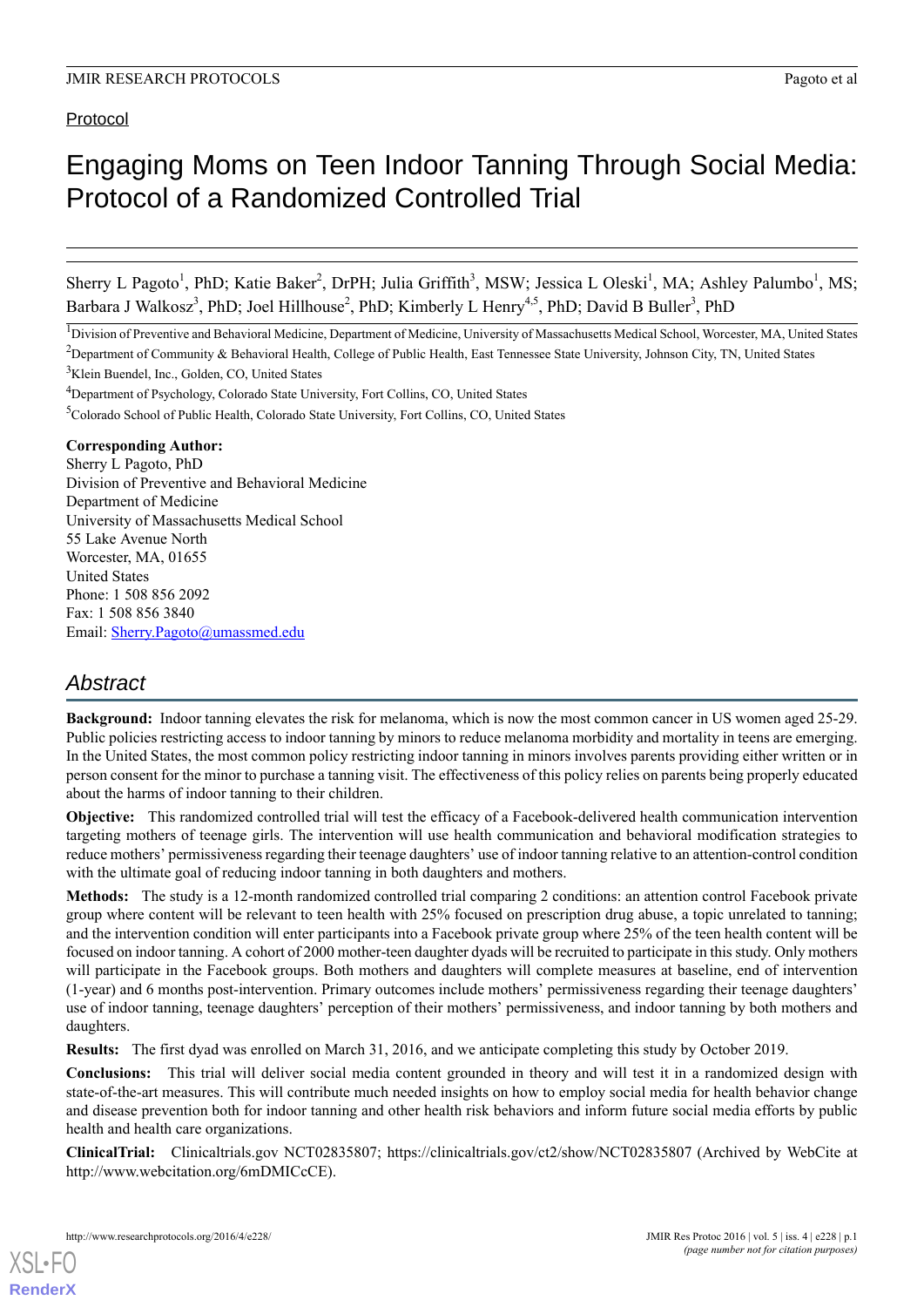#### *(JMIR Res Protoc 2016;5(4):e228)* doi[:10.2196/resprot.6624](http://dx.doi.org/10.2196/resprot.6624)

#### **KEYWORDS**

skin cancer; indoor tanning; melanoma; Facebook; social media; health communication

#### *Introduction*

#### **Indoor Tanning, Melanoma, and Public Policy**

Indoor tanning elevates the risk for melanoma  $[1,2]$  $[1,2]$  $[1,2]$ , which is now the most common cancer in women aged 25-29 [\[3](#page-10-2),[4\]](#page-10-3). Reducing indoor tanning by minors can prevent ultraviolet radiation exposure, a human carcinogen in the same class as arsenic and tobacco [\[2](#page-10-1)] and a primary risk factor for melanoma especially at young ages [\[5](#page-10-4)-[11](#page-10-5)]. Indoor tanning before age 40 doubles the risk of melanoma; each tanning bed use per year increases risk for melanoma by 1.8% [[12,](#page-10-6)[13](#page-10-7)]. The increase in melanoma is especially evident in young, non-Hispanic, white women, paralleling the rise in their indoor tanning over the same period [[14\]](#page-10-8). The Centers for Disease Control's (CDC) Healthy People 2020 and Surgeon General's Call to Action to Prevent Skin Cancer [\[15](#page-10-9)] have set the goal of reducing the prevalence of indoor tanning by teens. Currently, 10% to 15% of teens [[16](#page-10-10)[-20](#page-10-11)] (mainly girls) and 8% to 14% of caregivers [\[17](#page-10-12),[21](#page-10-13)[-24](#page-10-14)] (mainly mothers) reported indoor tanning in the past year. Despite the substantial risk, indoor tanning remains popular among older adolescent females and mothers aged 27-45 [[25\]](#page-11-0).

Public policies restricting access to indoor tanning by minors to reduce melanoma morbidity and mortality in teens are emerging. Policy interventions can alter risk perceptions, preferences for risky behaviors, and barriers to change [\[26](#page-11-1)-[28\]](#page-11-2). Currently, 29 states require parental permission for minors to indoor tan. Fewer states (n=24) have adopted indoor tanning regulations with age restrictions on access to tanning facilities, with just 13 states and 1 territory banning all minors under 18, making parental-permission regulations far more common than complete bans. Policies restricting minors' access to indoor tanning will only reduce melanoma morbidity and mortality if the tanning industry complies with them [[29](#page-11-3)[,30](#page-11-4)]), states enforce them, and in the case of parental permission laws, parents withhold permission from teens who want to indoor tan. Unfortunately, research suggests that parental permission policies are not currently reducing rates of indoor tanning by minors [[18\]](#page-10-15) due to industry noncompliance, insufficient policy enforcement [\[29](#page-11-3),[30\]](#page-11-4), and the fact that many parents fail to recognize the dangers of indoor tanning [\[22](#page-10-16),[31\]](#page-11-5). Exemplifying the latter, one study found 51% of mothers exhibited very little knowledge of the health consequences of indoor tanning [[22\]](#page-10-16). Most (79%) also did not know that a "base tan" from a tanning bed is not protective and many (40%) were not aware that indoor tanning is potentially more harmful to teens than adults [[31\]](#page-11-5). This lack of knowledge may be due to poor dissemination of information. The Food and Drug Administration provides some guidelines for exposure limits but it has only recently required facilities to post warnings on tanning beds [\[32](#page-11-6)[-34](#page-11-7)].

Health communication that maximizes the effectiveness of indoor tanning policy, including both parental consent and bans, might activate mothers to protect their teen daughters from the harms. The current study fills this gap in the literature by testing

```
http://www.researchprotocols.org/2016/4/e228/ JMIR Res Protoc 2016 | vol. 5 | iss. 4 | e228 | p.2
```
a social media–delivered intervention developed to educate mothers and urge them to withhold permission for daughters to indoor tan. Mothers are an important target because their permissiveness and tanning behavior are strong predictors of daughters' indoor tanning [[18,](#page-10-15)[22](#page-10-16),[31\]](#page-11-5). For instance, past-year indoor tanning rates are as high as 30% to 55% in teens whose mothers tan indoors [\[18](#page-10-15),[22,](#page-10-16)[31](#page-11-5)]. Teen girls often report initiating indoor tanning with their mothers [\[35](#page-11-8)]. Further, girls whose first indoor tanning experience is with their mothers begin at an earlier age, become more habitual tanners, and are more resistant to change [\[35](#page-11-8)]. Recent research indicates that well-crafted communication can reduce maternal permissiveness about indoor tanning [[36\]](#page-11-9), but such communication has not been tested as a strategy specifically for maximizing indoor tanning policies. This trial leverages both health communication and behavioral strategies to improve the impact of public health policy. A social media campaign for mothers has the potential to reduce not only the prevalence of indoor tanning in adolescent girls but also the incidence of melanoma in young women. If effective, it could also easily and inexpensively be delivered by cancer-related public health organizations, many of which have social media feeds.

The present paper describes the design and methods of a randomized controlled trial of a Facebook-delivered health communication intervention to reduce mothers' permissiveness regarding their teenage daughters' use of indoor tanning, reduce their teenage daughters' perception of their mothers' permissiveness, and reduce indoor tanning by both mothers and daughters.

#### **Hypotheses**

The primary hypothesis is that the intervention will significantly reduce mothers' permissiveness regarding their daughters' indoor tanning, their daughters' perception of maternal permissiveness toward indoor tanning, and both mothers' and daughters' indoor tanning relative to the control condition. The secondary hypothesis is that a significantly greater number of mothers will support a ban on indoor tanning for minors in the intervention group compared with the control condition.

#### *Methods*

#### **Pilot Data**

Pilot interviews were conducted with 19 mothers of teenage daughters. Interviews included opinions of indoor tanning, indoor tanning policy, and health topic concerns as they relate to their daughters. Overall, 84% (16/19) were concerned about their daughters going indoor tanning, however 32% (6/19) would allow it. Most (16/19, 84%) would sign a petition supporting an indoor tanning ban for minors. Obesity and sexual activity were the greatest health concerns for daughters (both: 5/19, 31%), followed by drug and alcohol use (4/19, 26%), exercise (3/19, 16%), nutrition (3/19, 16%), mental health (3/19, 16%), cancer (2/19, 11%), and sleep (1/19, 5%). Most (15/19, 79%)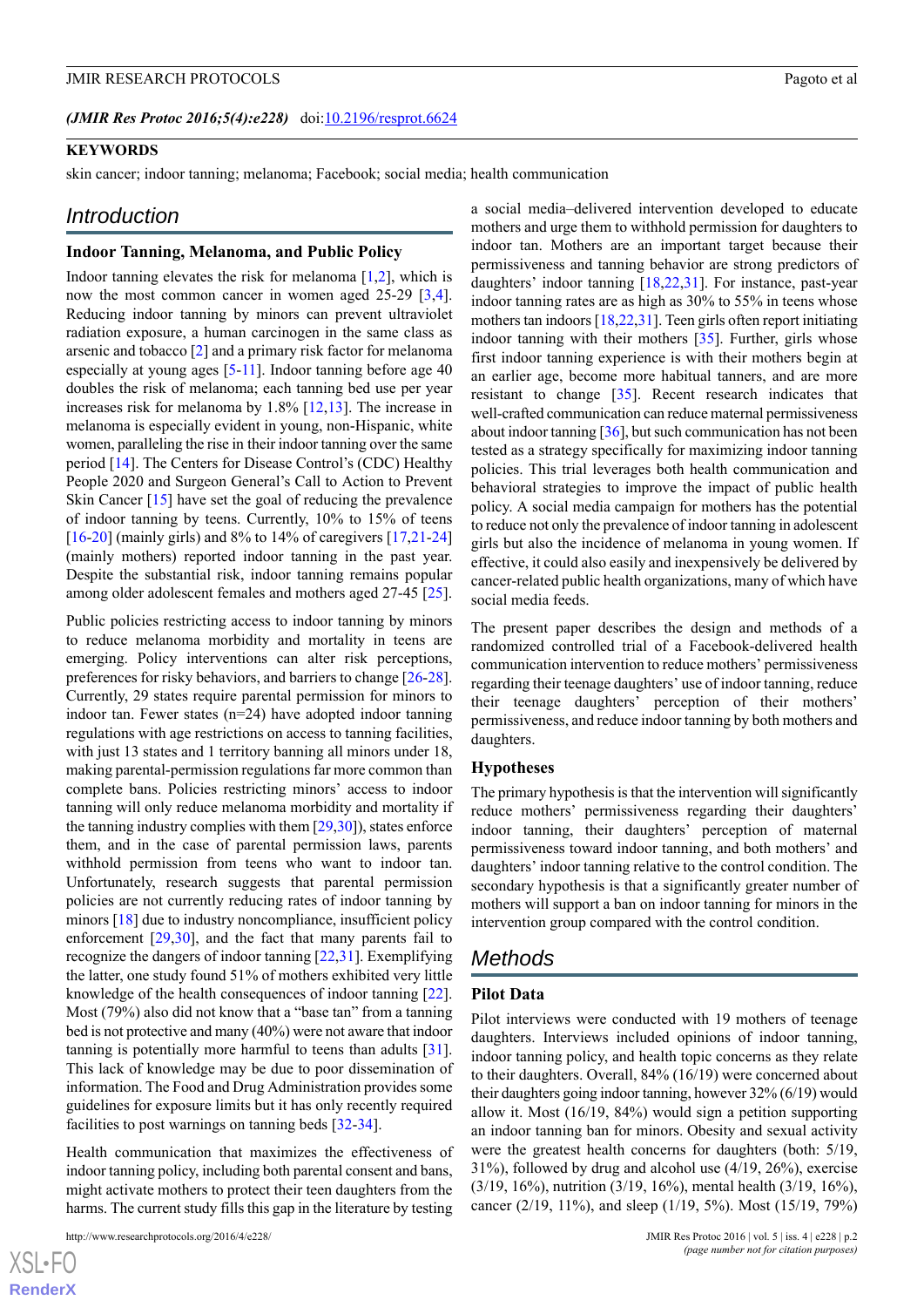mothers reported that they get health information from the Internet. This pilot study confirmed that many mothers would benefit from messages about the harms of allowing their daughters to indoor tan. It also helped us identify health topics of high interest to mothers.

#### **Study Design**

<span id="page-4-0"></span>The study design is a randomized controlled trial comparing 2 conditions over 1 year [\(Figure 1\)](#page-4-0). Participants will be recruited

**Figure 1.** Study design.

in waves of approximately 84 and then randomized into the intervention or control condition. We continue in this way until a total of 25 waves have been enrolled, producing 25 groups in the intervention condition and 25 groups in the control condition each with approximately 42 participants. Participants will be blinded to condition and assessment points will occur at baseline, end of intervention (1-year), and 6 months postintervention.



#### **Intervention Condition**

In the intervention condition, participants will enter a private Facebook group that posts a feed of health messages in which 25% are focused on preventing indoor tanning and 75% are focused on other health topics (eg, nutrition, physical activity, etc). Indoor tanning increases in December, peaking in March for seasonal tanners (eg, event and regular seasonal tanners) [[37](#page-11-10)[,38](#page-11-11)]. During these months, indoor tanning posts will be scheduled at a higher frequency (30% of posts).

#### **Control Condition**

In the control condition, participants will enter a private Facebook group that posts a feed of health messages in which 25% are focused on preventing prescription drug abuse and 75% are focused on the same health topics as the intervention condition. We selected prescription drug abuse as our "control" content, because (1) it is completely unrelated to tanning, thus not likely to impact our primary outcomes, and (2) it is an emerging issue of great interest and relevance to young adults in east Tennessee. This 25% segment of posts is the only difference between the intervention and control conditions.

[XSL](http://www.w3.org/Style/XSL)•FO **[RenderX](http://www.renderx.com/)**

#### **Setting**

The study is being conducted in east Tennessee given that Tennessee has a parental permission law for indoor tanning and a high prevalence of indoor tanning, with 31% of adolescent girls reporting indoor tanning in a recent study [[39\]](#page-11-12)). Tennessee's indoor tanning policy (Tennessee Code Ann. § 68-117-104) requires that children under the age of 14 be accompanied by a parent if they use a commercial tanning facility and those ages 14 to 17 must have parents visit the tanning facility to sign a permission form in-person. The form only needs to be signed once at each facility. Communities in the region are diverse in size and rural/urban context and 84% of the public school population is white, the racial group most likely to indoor tan and at highest risk for melanoma [[40\]](#page-11-13).

#### **Participants**

A cohort of 2000 mother-teen daughter dyads will be recruited to participate in this study. Only mothers and daughters will be recruited because female teens are nearly 4 times more likely to indoor tan (23% in 2009-2011 Youth Risk Behavior Survey) than male teens  $(6\%$  [\[41](#page-11-14)]) and evidence suggests maternal permissiveness is a predictor of indoor tanning. The literature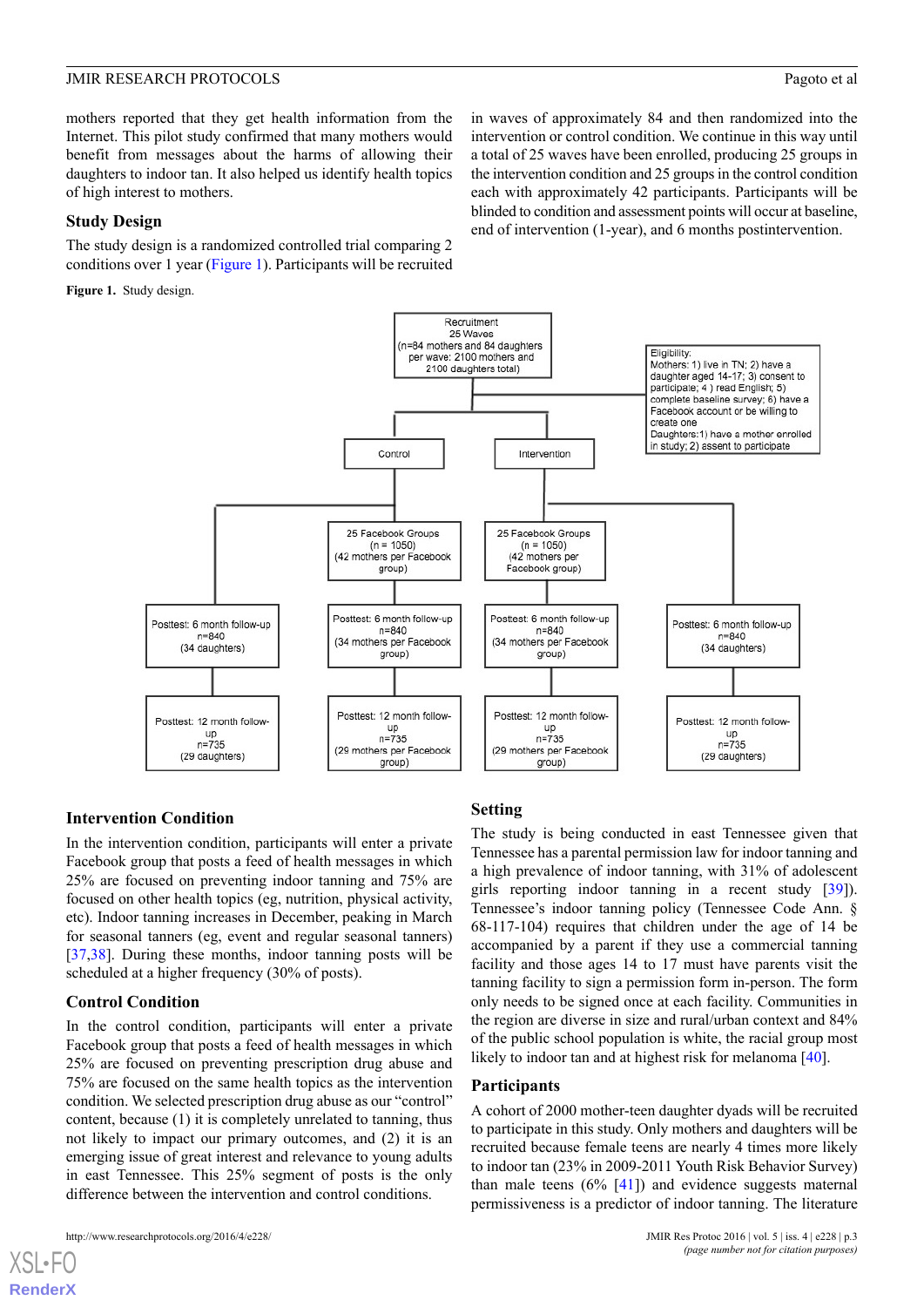on indoor tanning by male teens is nascent with minimal data on predictors or effective intervention strategies.

Eligible mothers will meet the following criteria: (1) live in Tennessee, (2) have a daughter aged 14 to 17, (3) consent to participate, (4) read English, (5) complete the baseline survey, and (6) have a Facebook account (or be willing to create one). History of indoor tanning is not required for inclusion. Because public policy requires broad public support not just support by those most affected, ethnic minority mothers who are interested in participating (mainly African Americans; 14% are minority, 86% are non-Hispanic white) will be enrolled. The planned sample size was increased to ensure that statistical power is based on the number of non-Hispanic, white mothers. This approach will also allow for an evaluation of how the intervention affects ethnic minority mothers' support for indoor tanning bans.

Eligibility criteria for teen daughters include having a mother enrolled in the study and assenting to participate. Daughters will be enrolled regardless of their indoor tanning behavior and the sample will be inflated to insure adequate numbers of non-Hispanic whites. Daughters will be enrolled only to complete assessments. They will not have access to the Facebook group. If a mother has more than one eligible daughter, she will provide information for the one with the nearest birthday, as instructed on the enrollment website.

#### **Sample Size and Power Calculations**

Using public high school enrollment data, we estimate that approximately 20,000 eligible mothers and 25,000 eligible daughters reside in the east Tennessee region. Effect sizes for similar previous studies are in the range of moderate to large for our primary and secondary outcomes (mothers' permissiveness and indoor tanning behavior, respectively). For example, Baker et al [\[42](#page-11-15)] found that mothers' permissiveness and daughters' perceptions of indoor tanning declined following a 1-month intervention at an immediate posttest (mother: baseline mean 2.59 [SD 1.03], follow-up mean 2.47 [SD 0.86]; daughter: baseline mean 3.12 [SD 1.32], follow-up mean 2.74 [SD 1.1]) compared with controls (mother: baseline mean 3.02 [SD 1.08], follow-up mean 2.98 [SD 1.10]; daughter: baseline mean 3.12 [SD 1.24], follow-up mean 3.40 [SD 1.04]). Likewise, for indoor tanning behavior, Hillhouse et al [\[43](#page-11-16)] found the number of sessions in the past 3 months among indoor tanners was reduced in an intervention condition at 6 months (baseline mean 4.67 [SD 0.60], follow-up mean 6.80 [SD 0.93]) compared with controls (baseline mean 4.48 [SD 0.55], follow-up mean 10.90 [SD 0.93]). The frequency of indoor tanning observed in the proposed study will likely be lower, because not all mothers and daughters will indoor tan (31% of adolescent girls indoor tanned in a recent study in east Tennessee; indoor tanning is higher in rural areas [\[44](#page-11-17)]). Still, the effect size between conditions is expected to remain moderate to large.

We used the Optimal Design software package (version 3.0) [[45\]](#page-11-18) to determine sample size. Assuming a 2-tailed alpha of 0.05, a moderate effect size of  $d=0.50$ , and an intraclass correlation of 0.05 within each Facebook private group, we far exceed a power of 0.80 with 50 Facebook private groups each consisting of 25 mothers (total n=1250 mothers and 1250

[XSL](http://www.w3.org/Style/XSL)•FO **[RenderX](http://www.renderx.com/)** daughters). We increased this sample size to account for the proportion of minority mothers and daughters (15%) we expect to recruit to achieve the needed sample size of non-Hispanic whites, the racial/ethnic group most likely to indoor tan and with the highest rates of melanoma [[40\]](#page-11-13). We further inflated the sample to account for an expected loss to follow-up of 30% by 12 months (20% at 6 months). Thus, we will recruit initial samples of 2100 mothers and 2100 daughters (42/Facebook group) at baseline and expect to successfully assess 1680 in each sample (approximately 34/Facebook group) at the 6-month follow-up and 1470 in each sample (approximately 29/Facebook group) at the 12-month follow-up, with the final samples containing 1250 non-Hispanic white mothers and 1250 non-Hispanic white daughters for analysis.

#### **Recruitment**

Mother-daughter dyads will be recruited across 40 counties in east Tennessee using two primary strategies: (1) Coordinated School Health (CSH) Coordinators in each school system will provide access to mothers and daughters in high schools, and (2) study staff will recruit mothers and daughters through partnerships with community-based organizations (eg, churches, sports leagues, clubs, health clinics, etc). A local Expert Advisory Board, made up of regional CSH Coordinators, public health educators, and maternal and child health professionals is providing insight into effective community-based recruitment. CSH, which is housed in the Tennessee Department of Education, has the mission of working with schools and parents to improve children's health, making them a natural partner in this effort. CSH Coordinators are asked to send study invitations to mothers through their normal channels (eg, back-to-school packets, flyers with report cards, email, newsletters, etc). Access to families through schools can be challenging, but partnering with CSH ensures we will not interfere with time, curricular, and other constraints. Schools that assist with mother-daughter recruitment will receive a US \$200 mini-grant for CSH-related program materials. At the same time, study staff will systematically canvass communities across the region, beginning in the far northeast corner of the state and working their way south and west to partner with local organizations, media outlets, and employers to advertise the study to mothers and teen daughters in the region. We chose multiple recruitment methods based on our past experience recruiting women and adolescent girls in this hard-to-reach population [\[46](#page-11-19)]. CSH Coordinators and community-based organizations often have direct access to mothers of high school students and can serve as credible recruiters. For eligible participants, we expect a refusal rate of 30%, based on our previous experiences in this population [[46\]](#page-11-19).

Mothers are the target of recruitment efforts and must enroll in the trial first and then provide permission for their daughters to participate along with their daughters' contact information. Interested mothers will sign up for the trial by visiting a study website where information is provided along with a screener that asks if they have a daughter ages 14-17 in the home, if they are a Tennessee resident, and if they have or are willing to have a Facebook account. Eligible mothers are sent to the consent and baseline survey.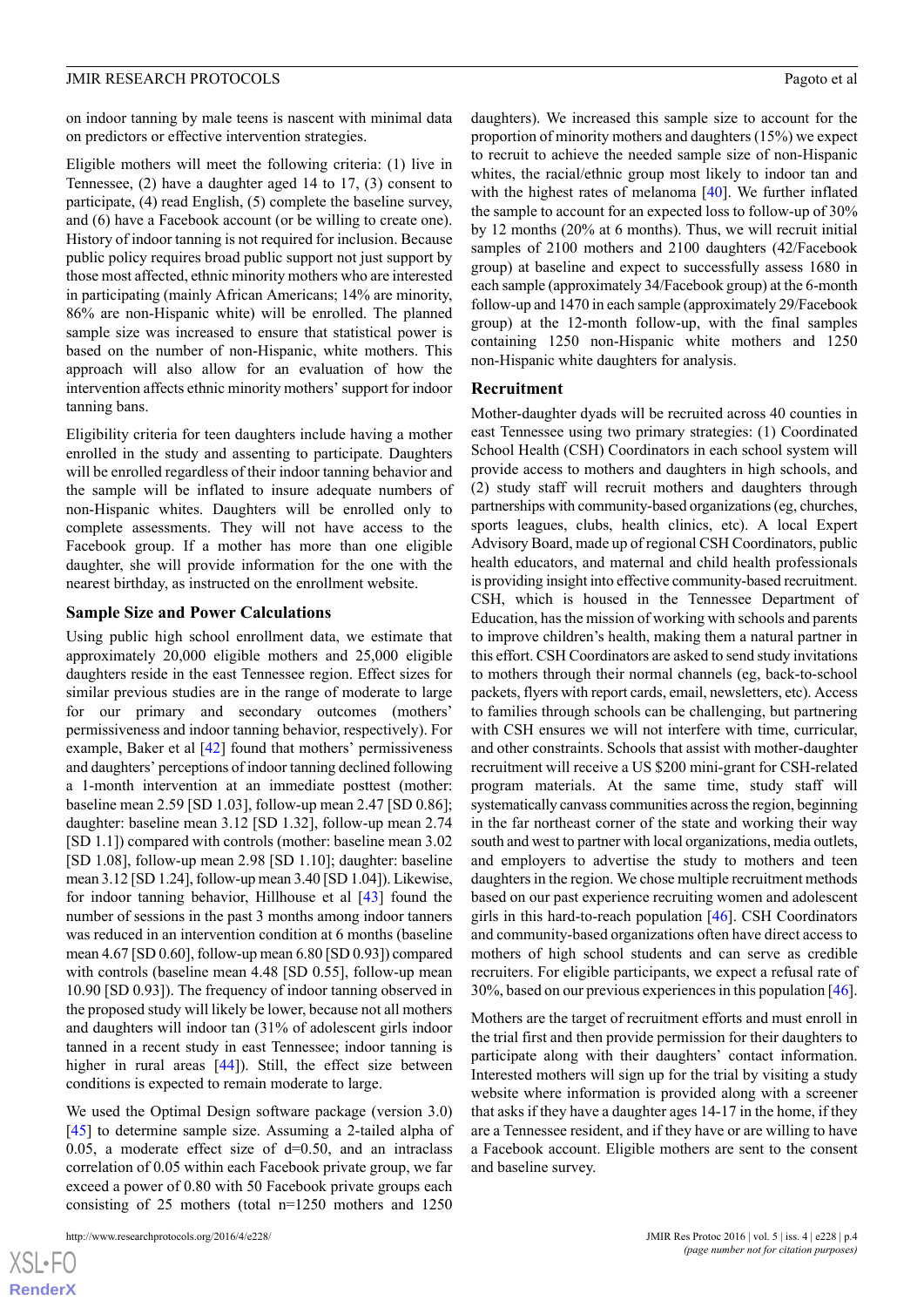When a mother completes the baseline survey, the enrollment website will send invitations to the daughter to assent and complete her own baseline survey. These invitations will be sent by email with up to 5 weekly reminders. Mothers remain eligible and enrolled in the study even if daughters do not provide assent; in such cases, daughters' missing responses will be imputed.

#### **Intervention**

#### *Conceptual Framework*

The intervention, named *Health Chat*, will be delivered in a private Facebook group. It was designed using an integrated conceptual framework combining 3 complementary theories of social and individual change to guide the intervention social media posts and attempts to generate user engagement in the Facebook groups. Content of the social media posts from the social media intervention were designed based on principles of social cognitive theory (SCT) [[47,](#page-11-20)[48](#page-11-21)] and transportation theory (TT) [\[49](#page-12-0),[50\]](#page-12-1). From SCT, the posts were written to address the social situation (increasing perceived social norms to not indoor tan or give permission for daughter to tan), behavioral capability (knowledge of the risks of indoor tanning and skills to refuse indoor tanning requests and invitations), expectations (belief that indoor tanning increases risk for melanoma), observational learning (in stories from real mom's about the dangers of letting their daughters indoor tan, including about daughters who developed melanoma as young adults), self-efficacy to avoid indoor tanning (suggestions for how to have daughter refuse indoor tanning invitations), and interest in alternatives to indoor tanning (such as using sunless tanners or going with friends for spa treatments rather than indoor tanning). A key tenet was that the intervention needs to provide parents skills for communicating with their teens (ie, active listening, self-disclosure, showing empathy, and managing conflict), not just information on the risks of indoor tanning. From TT, a number of intervention posts contained links to news stories or stories provided by public health organizations from mothers and daughters about the risks of indoor tanning and their wish they had not given permission to indoor tan or avoided indoor tanning. These stories should be very effective at influencing individuals to alter their behaviors [\[51](#page-12-2)] because (1) people transported into a narrative world will alter their beliefs based on information, claims, or events depicted [\[52](#page-12-3)], (2) individuals identify with characters in a story, and identification increases the likelihood of social influence [\[53](#page-12-4),[54\]](#page-12-5), and (3) narratives shift normative beliefs about risks [\[55-](#page-12-6)[62\]](#page-12-7). To test our theoretical framework, all intervention messages are classified in 3 ways: (1) narrative versus didactic, (2) social norms–based versus not, and (3) appearance- versus health risk–based. Secondary analysis will probe which type of messages drive the most engagement among participants.

TT and diffusion of innovations theory (DIT) [\[63](#page-12-8)] were used to explain importance of soliciting user engagement from the mothers in the social media intervention, in the form of comments, shares, and likes. These theories guided our plan to encourage user-generated content and discussion on Facebook to capitalize on the interpersonal and interpretive processes in social networks that can produce sustained changes in health

beliefs and behaviors. For instance, in social media, user-generated content such as testimonials and comments from other mothers, especially those phrased as stories, may be more powerful than conventional persuasive messages in posts alone, according to TT [\[51](#page-12-2)]. Likewise, DIT [[63\]](#page-12-8) explains how comments, shares, and likes from users in the social media should increase dissemination and impact of the intervention posts. It holds that social influence occurs through a process of delivering both carefully crafted messages and diffusion of these messages by community members, especially opinion leaders. The intervention will continually invite mothers to provide comments, shares, and likes in the hopes that opinion leaders will emerge in each of the Facebook groups. These opinion leaders should stimulate collective action among the mothers because people depend on them for information, especially about issues that carry risk and produce uncertainty [[64-](#page-12-9)[66\]](#page-12-10), which opinion leaders deliver through their central position in a social group and links to outside information sources [[63\]](#page-12-8). The information shared among mothers in the Facebook groups should breed collective action, as mothers interpret and respond to it through social comparison [[63](#page-12-8),[67-](#page-12-11)[69](#page-12-12)]. Mothers are expected to routinely compare themselves with other social network members [[70\]](#page-12-13) and conform with these peers to avoid uncertainty that arises when attitudes and behavior deviate [[71\]](#page-12-14). In the process, they perceive themselves in abstract social categories and roles (eg, female, friend, mother, white, healthy person), which become part of their collective identity in the group, stabilizing behavior changes [[67](#page-12-11)[,68](#page-12-15)]. User engagement will be assessed in the form of number of posts, comments, likes, and views in the *Health Chat* program to test its influence on intervention outcomes.

#### *Content*

All participants will be invited to private Facebook groups to participate in the *Health Chat* program. The privacy setting in these groups is set to "secret" to prevent members and content of the group being visible to the public, including other Facebook users. Members of a private group with a "secret" privacy setting can only see information in each other's profiles as indicated by their personal privacy settings. Members must also be invited to the group by the group administrator who will be a study staff member. The content of *Health Chat* is tailored to mothers and although only mothers will be in the Facebook groups, they will be encouraged to share content with their daughters. Posts will occur twice daily for 12 months for a total of 720 posts. Mothers will be encouraged to contribute their own content to the Facebook group via comments, original posts to share opinions or pose questions, and participation in group activities. Each group will be hosted by a community manager who will oversee the editorial calendar, maintain the feed, stimulate engagement, and monitor the broader media environment to discover trending topics and new research findings to post.

Our preliminary focus groups of mothers and key informant interviews of CSH coordinators revealed greater interest in a Facebook group focused broadly on health as opposed to a single topic like indoor tanning. For this reason, the *Health Chat* program will address health topics identified as of high interest by our focus group participants and CSH coordinators. These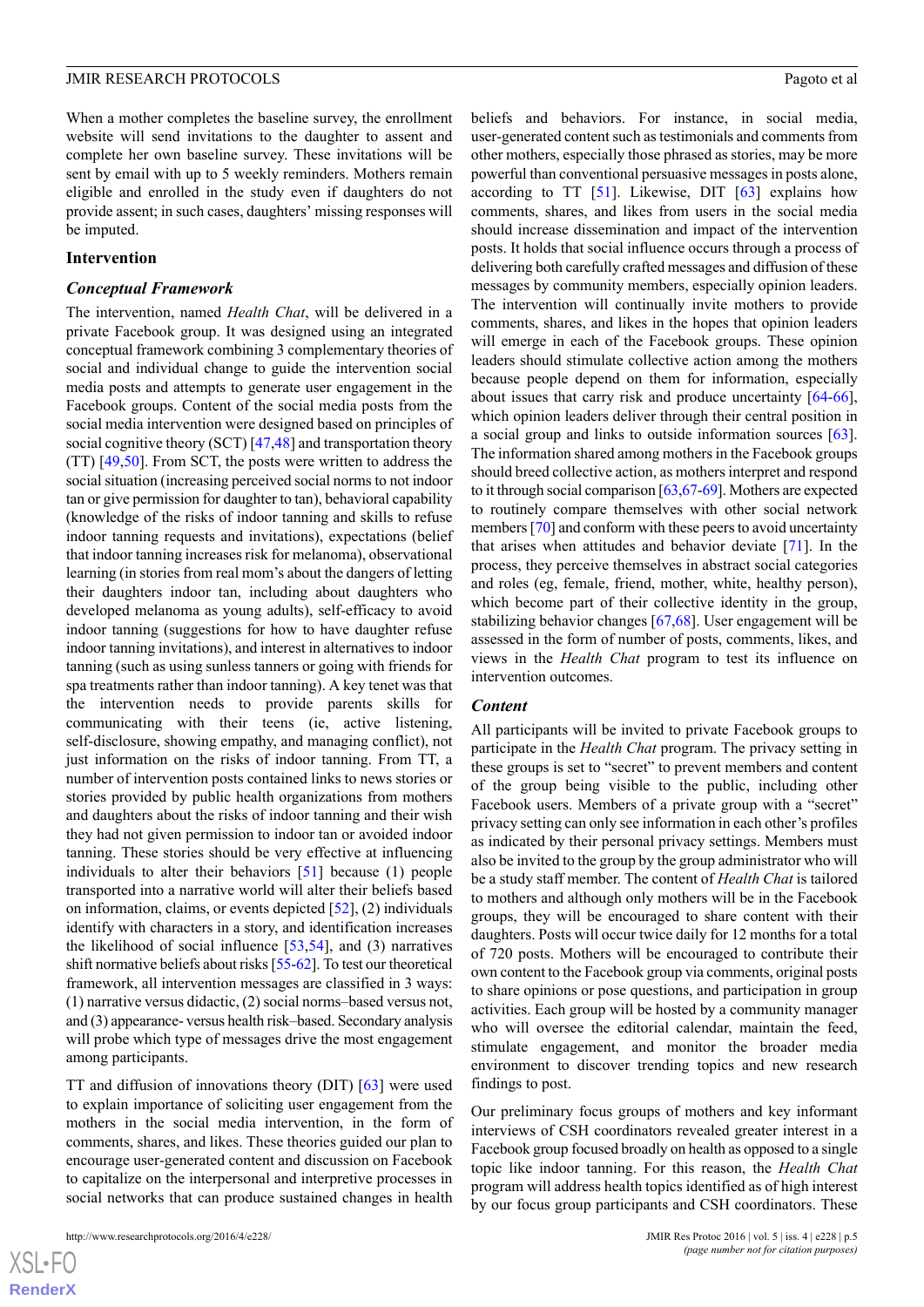topics include healthy lifestyle, mental health, mother-daughter communication, and substance use. An advisory board of experts on these health topics provided evidence-based protocols and resources, which were then converted to Facebook posts by our team. In the *Health Chat* feed, 80% of posts were developed in advance based on evidence-based interventions and resources while 20% of posts will be pulled from emerging research and current events (eg, news reports of new tanning legislation, public service announcements about the health topic) relevant to the health topics.

#### *Indoor Tanning Content*

Indoor tanning content was developed by the investigators and a social media marketing expert using information from published literature on risk factors, evidence-based intervention content from published trials targeting indoor tanning [[43](#page-11-16)[,46](#page-11-19),[72](#page-12-16)[-75](#page-12-17)], public health campaigns from major nonprofit organizations (eg, CDC, Skin Cancer Foundation, etc), and investigator-developed, video-recorded interviews of local mothers and professionals about the risks of indoor tanning, experiences with skin cancer, and mother-daughter communication role modeling.

Facebook posts on indoor tanning are intended to achieve the following: (1) increase awareness of state policy on indoor tanning by minors and teen interest in indoor tanning, (2) improve knowledge of indoor tanning risks, including skin damage (wrinkling/aging) and cancer, (3) teach mothers skills and improve self-efficacy for resisting daughters' requests to indoor tan (eg, starting conversations, addressing sensitive topics, and managing conflict), (4) convey the importance of modeling tanning avoidance to daughters, (5) increase understanding of the reasons why adolescent girls indoor tan (eg, for stress reduction, self-medication of seasonal affect disorder, peer pressure, etc), (6) highlight behavioral alternatives to indoor tanning for adolescents (eg, sunless tanning, yoga, exercise, manicures/pedicures, and other spa treatments that enhance appearance, body image, and stress coping skills), (7) promote behavioral alternatives [\[72](#page-12-16)], and (8) give advice to avoid sun tanning and practice sun protection (ie, wear protective clothing, hat, and eyewear; seek shade; avoid midday sun; apply/reapply sunscreen with SPF 15+) grounded in SCT. Each message was designed according to our theoretical framework to ensure messages are balanced across (1) didactic versus narrative, (2) social norms based versus not, and (3) appearanceversus health risk-based messages. Once messages were developed, the entire investigative team reviewed the messages and made edits according to consensus. To evaluate the acceptability and readability of messages, focus groups were conducted with mothers of teenage daughters who viewed the messages in a private Facebook group for 1 week. Focus group participants rated each message on clarity, aesthetics, negative versus positive valence, interest, credibility, similarity to typical social media posts, and likelihood they "like," comment, or share the post. Messages were then refined based on feedback.

#### **Control Condition**

 $XS$  $\cdot$ FC **[RenderX](http://www.renderx.com/)**

The East Tennessee State University Center for Prescription Drug Abuse/Misuse was consulted for content on opiate drug abuse. Relevant content from their website, as well as the

Tennessee State Government [[76\]](#page-12-18), Kids Health [[77\]](#page-12-19), and National Institute on Drug Abuse for Teens websites [[78\]](#page-12-20), were converted into intervention posts.

#### **Measures**

The primary outcomes are mothers' permissiveness for daughters' indoor tanning, mother and daughter indoor tanning behavior, and mothers' support for stricter bans on indoor tannings in minors. Engagement with the *Health Chat* program and potential moderators and mediators of campaign effectiveness will also be assessed.

#### *Primary Outcomes*

Mothers' permissiveness for daughters to tan indoors will be assessed using 4 Likert-type items (1=strongly disagree, 5=strongly agree) assessing permissiveness toward their teenage daughters' indoor tanning [[79](#page-13-0)]. Example items include, "I would allow my daughter to indoor tan," and "I think it's OK for my daughter to indoor tan" (Cronbach alpha=.97). Daughters will be asked the same 4 items to assess their perceptions of mothers' permissiveness (Cronbach alpha=.95) [[46\]](#page-11-19). Maternal permissiveness will be assessed at baseline and both follow-ups by the combined average ratings across the 6 items.

Indoor tanning behavior will be assessed by asking mothers and daughters to report on their indoor tanning over the last year using a single open-ended item (ie, "How many times in the past year have you used a tanning bed or booth?") [[80\]](#page-13-1) Similar measures had strong positive correlations with diary measures of indoor tanning behavior (*r*=.77-.86, *P*<.001) in previous work [[81,](#page-13-2)[82\]](#page-13-3). Intention to indoor tan will also be assessed (ie, How likely is it that you will indoor tan in the next  $3/6/12$  months; 7-point Likert response scale), along with intention to get a sunless tan (eg, self-tanners, spray tans) in the next 12 months. We also will include an item specific to the months of December-March to capture indoor tanning during the seasonally high months of indoor tanning use. Indoor tanning behavior and intentions will be assessed at baseline and both follow-ups.

Support for strengthening bans on indoor tanning by minors will be measured via the Web server, which will record whether mothers who click on the link to "sign" the petition to strengthen the ban on indoor tanning and forward it to their legislator. At the final follow-up, mothers will be asked how much they support bans on indoor tanning by minors and about their reasons for either signing or not signing the petition.

#### *Other Health Behaviors*

Nineteen questions were included in the surveys to assess the other health behaviors addressed in the social media program. Participants rated their overall health status as excellent to poor. They described their diet by reporting the number of servings of fruits and of vegetables eaten each day and the number of times they drank regular soda or pop that contained sugar or sugar sweetened drinks (not 100% fruit juice or diet/artificially sweetened) in the past 30 days. Body mass index was calculated by asking for height (in inches) and weight (in pounds). Participants also described their regular physical activity, indicating how many times they engaged in vigorous and in light or moderate activities for at least 10 minutes per week.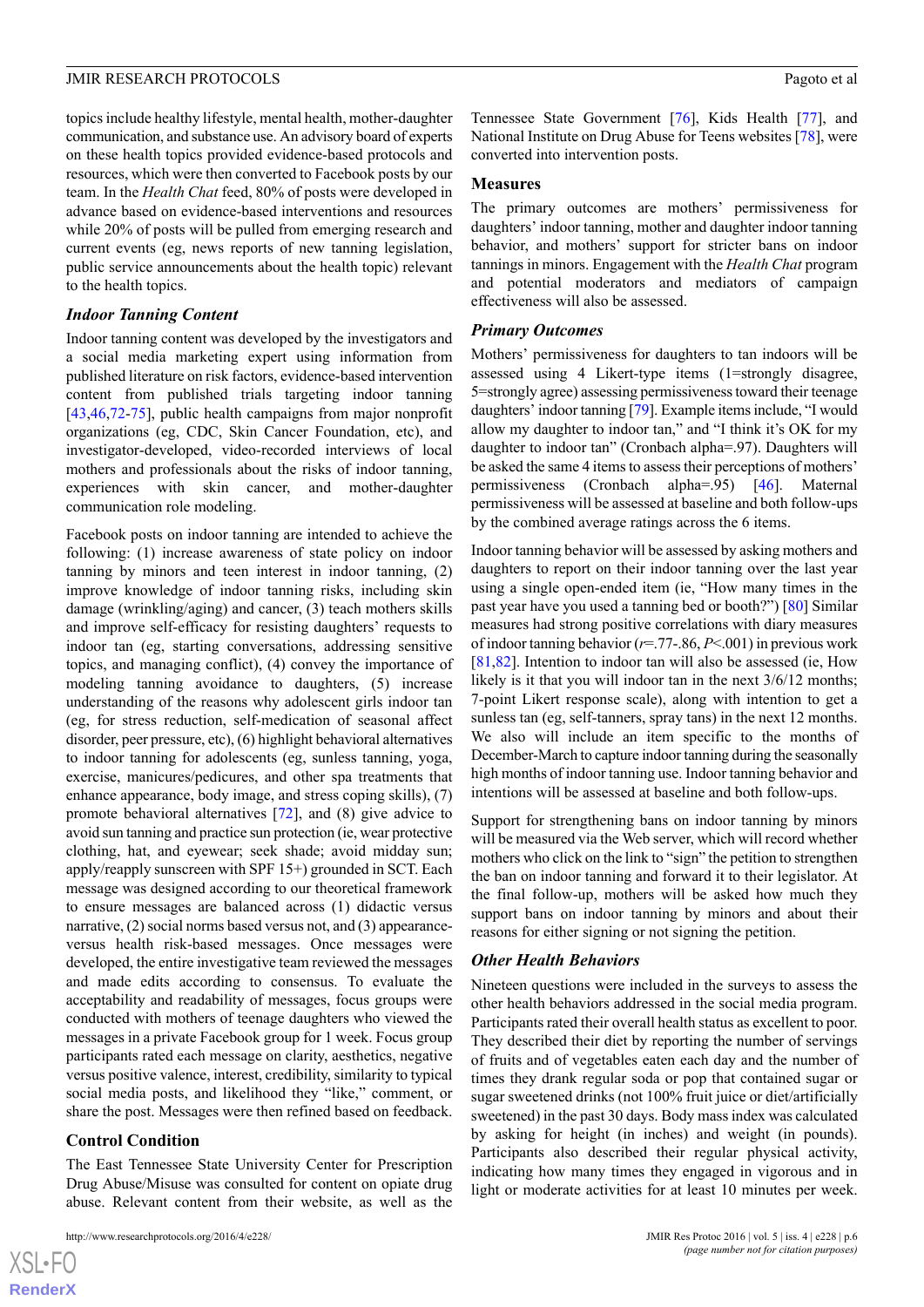Alcoholic beverage intake was assessed by both number of days consuming at least 1 alcoholic drink in the past 30 days and number of times 4 or more alcoholic drinks were consumed in a row (binging) in the past 2 weeks was reported, along with smoking behavior (ie, smoking history; smoked at least 100 cigarettes in their lifetime) and current smoking (currently smoke every day, some days, or not at all). Mental health was assessed by asking how many days in the past 30 days was their mental health not good and disability was measured as the number of days in the past 30 days when poor physical or mental health kept them from doing their usual activities. Compliance with human papillomavirus (HPV) vaccination advice was assessed by asking if the daughter had been vaccinated and if so how many shots she received. Finally, 2 items measured abuse of prescription drugs: have you ever or in the past 6 months used a drug that was not prescribed for you or that you took only for the experience or feeling it caused even once?

#### *Engagement*

Mothers' engagement (ie, number of posts, comments, likes, and views with the *Health Chat* program) will be extracted from the Facebook page using a computer program.

Maternal communication will be assessed using 8 items asking mothers if they have talked to their daughters about indoor tanning in the past year. For example, "Within the past year, I have talked with my daughter about the importance of not being pressured to go to the tanning bed to fit in." Response options will include "yes," "no," and "I prefer not to answer." Mother-daughter relationship quality will be assessed using 2 Likert-type items (1=strongly disagree, 5=strongly agree): "I let my daughter make her own decisions," and "Overall, I am satisfied with the way my daughter and I communicate." Daughters will be asked the same 2 items to assess their perceptions of relationship quality. At the end of intervention follow-up (1-year), mothers will also be asked about how they shared information from the Facebook group with their daughter (eg, showed daughter a post in the private group).

#### **Analysis Plan**

Hypotheses will be tested using a multilevel (mother-daughter dyad nested in Facebook private group) structural equation model (SEM). The following specific tests within the multilevel SEM will be used to evaluate the primary hypotheses in order to examine the effects of the social media campaign on indoor tanning outcomes. For the hypothesis regarding mothers' permissiveness for daughters to indoor tan, mothers' permissiveness (a level 1 variable) will be specified as a multiple indicator latent construct and regressed on the treatment indicator (campaign with prescription drug messages (control) vs campaign with indoor tanning messages (intervention), a level 2 variable). Similarly, for the hypothesis regarding daughters' perceptions of mothers' permissiveness, daughters' perceptions (a level 1 variable), a multiple indicator latent construct, will be regressed on the treatment indicator (a level 2 variable). Mother and daughter perceptions will be correlated. In testing the hypothesis relating to indoor tanning frequency, mothers' and daughters' tanning (level 1 variables) will be specified as a count of the number of tanning sessions (in the past 3 months) and regressed on the treatment indicators (a level

2 variable), using a zero-inflated negative binomial distribution (which simultaneously models the effect of the intervention on the prevalence and frequency (among tanners) of tanning sessions). Mother and daughter behavior will be correlated. Finally, the hypothesis relating to mothers' support for IT bans will be tested by regressing mothers' signatures on the Web-based petitions (a level 1 binary variable—signed or not signed) on the treatment indicator (a level 2 variable) in a multilevel SEM.

#### *Moderators*

Differential effects of treatment on the outcomes associated with characteristics of the mothers and daughters (ie, demographics, political ideology, skin cancer history, and skin phenotype [[83\]](#page-13-4)) and their relationship (maternal communication and relationship quality [\[84](#page-13-5)[-86](#page-13-6)]) will be tested using multiple group SEM (for categorical characteristics) and a treatment by characteristic interaction term (for continuous characteristics). All moderators will be level 1 variables. Tests of moderation will be built on top of the multilevel models with latent variables described above. A Holm-Bonferroni correction will be applied to adjust for multiple exploratory tests. These effects, tested in secondary analyses, will need to be large in order for a significant effect to be detected.

#### *Mediators*

Theorized mediators (ie, indoor tanning intentions, attitudes toward indoor tanning [[73,](#page-12-21)[87](#page-13-7)[-89](#page-13-8)], conditional perceived susceptibility to skin damage [\[90](#page-13-9)], self-efficacy to resistant indoor requests, and mother-daughter indoor tanning–specific communication) and campaign engagement (level 1 variables) from the 6-month follow-up will be regressed on the treatment indicator (a level 2 variable) in a multilevel SEM. If treatment effects on mediators emerge, a full multilevel SEM with direct and indirect effects on the primary outcomes of IT permissiveness and behavior will be assessed using a causal mediation framework [\[91](#page-13-10)[,92](#page-13-11)]. A bootstrap resampling procedure will be used to construct 95% confidence intervals around each indirect effect estimate [[93](#page-13-12)[,94](#page-13-13)].

#### *Seasonality Issues*

In order to account for the issue of seasonality (ie, that indoor tanning is more common during certain times of the year), we will measure indoor tanning at each follow-up, asking specifically about tanning during the months of December-March. We will also include date of measurement as a covariate. We will control for month of assessment and number of months that have elapsed since baseline. In addition, the treatment and control group, randomized together, will be surveyed at precisely the same times to ensure equivalency.

## *Results*

The first wave of the intervention began in September 2016. We anticipate on continuing recruitment through October 2018 and completing this study by October 2019. Results will be examined at that time.

 $XSJ \cdot F$ **[RenderX](http://www.renderx.com/)**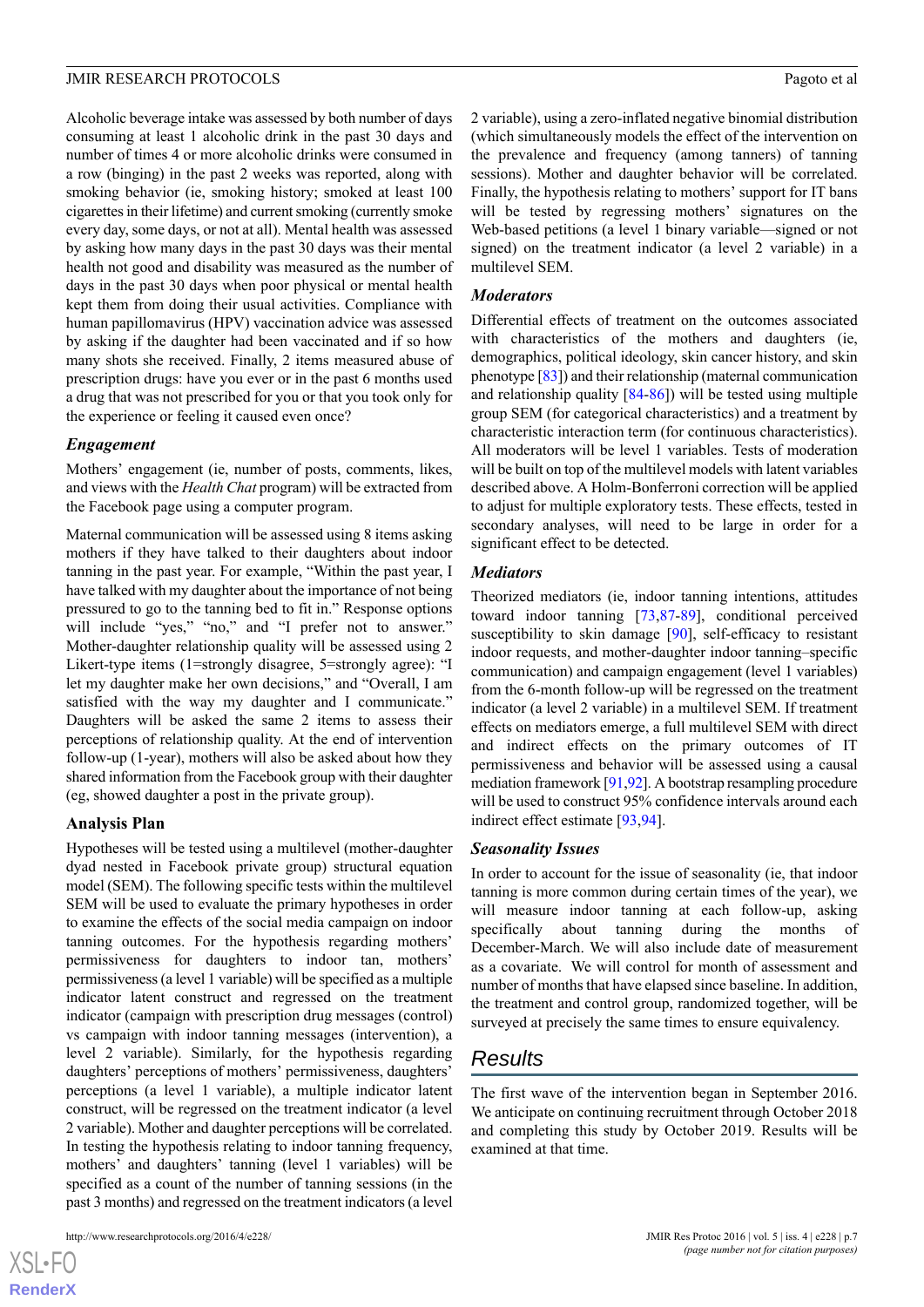### *Discussion*

#### **Mothers as a Key Intervention Target**

The proposed research will fill 2 gaps in the existing literature by (1) decreasing mothers' permissiveness to allow their daughters to tan so as to maximize public policy on indoor tanning, and (2) using social media to deliver a health communication campaign targeting mothers. Past research on indoor tanning policy has examined industry compliance and policy impact on mothers and daughters [[29](#page-11-3)[,30](#page-11-4),[95](#page-13-14)[-109](#page-14-0)], but has not evaluated health communication interventions to maximize the impact of indoor tanning policy. Studies of policy interventions on sun safety of youth in general are rare, limited to a few studies on policy adoption by US and Australian schools [[110](#page-14-1),[111](#page-14-2)] (including a successful intervention by our team [[112](#page-14-3)]) and recreation centers [\[113,](#page-14-4)[114\]](#page-14-5).

#### **Advantages of Social Media as Intervention Modality**

Social media has revolutionized communications and offers several advantages for an indoor tanning campaign. Social media can reach many across the United States, including mothers [[115](#page-14-6)], because most US adults use the Internet and social media [[115](#page-14-6)]. Use is especially high by women (72% are on Facebook, 25% on Pinterest, 16% on Instagram, and 15% on Twitter) [[115](#page-14-6)]. Further, most US adults (80%) use the Internet to retrieve health information [\[116\]](#page-14-7) because it is low-cost, available 24/7, private [\[117\]](#page-14-8), can be personalized, and enhances social connections [\[118\]](#page-14-9). At least 20% of women aged 25-44 use social media to post about their health and share health videos/images [[119](#page-14-10)-[121\]](#page-14-11). Social media users create and share content that provides opportunity for information dissemination, social norm change, and broad impact  $[122, 123]$  $[122, 123]$  $[122, 123]$  $[122, 123]$  $[122, 123]$ . Health is a popular topic on social media as indicated by the formation of patient communities and health-related hashtags [\[119](#page-14-10)-[122](#page-14-12),[124\]](#page-14-14). A 2011 survey found that 34% of Internet users had read a commentary or experience about health/medical issues on a website or blog [[125\]](#page-14-15). Social media can also stimulate collective action [[112](#page-14-3),[126\]](#page-14-16). Social media has been at the forefront of large collective political actions, including oppositional movements in Egypt, Occupy Wall Street, the Tea Party [[127\]](#page-14-17), and the Obama presidential campaign (which had 32 million Facebook friends, 22 million Twitter followers [[128\]](#page-14-18), and 300 million YouTube views [[129\]](#page-14-19), and digitally raised US \$525 million)

[[127\]](#page-14-17). Social media can also heighten awareness, frame issues, develop/expand networks, and motivate Web-based and offline collective actions (eg, writing letters, organizing meet-ups, attending hearings/events, registering to vote, and sharing information [[112](#page-14-3),[126](#page-14-16)[,130](#page-14-20)-[132\]](#page-15-0)). For example, an organ donor registration effort by Facebook in 2012, yielded 13,054 new registrations in its first day (21.1 times more than an average day) [\[133](#page-15-1)]. The proposed indoor tanning social media campaign is intended to change attitudes about indoor tanning and ultimately, elevate support for stricter, more effective bans on minors' access to indoor tanning facilities. Currently, very few studies have been published on social media in public health campaigns, so the proposed project will also fulfill calls by National Institutes of Health for research to identify best practices for using social media and Web 2.0 technologies in health behavior interventions. Social media interventions are not without limitations. One challenge is that frequency of social media use varies across individuals with some people logging in several times per day and others logging in once per week or less. Nonusers and infrequent users may be less likely to benefit from social media–delivered interventions, unless they are convinced to engage. In the present study, we will conduct a year-long campaign of twice daily posts to provide numerous opportunities for participants to see the content. We will also employ social media marketing strategies to encourage engagement. We will also study engagement patterns by user characteristics to inform the nascent, but much needed literature on engagement in social media interventions [[134\]](#page-15-2).

Many federal and state agencies, nonprofits, and health care providers already use social media extensively to disseminate information [\[135](#page-15-3),[136\]](#page-15-4) (eg, National Institute on Drug Abuse, CDC, and Environmental Protection Agency), and also use generated video contests to reach young people on immunization [[137\]](#page-15-5), tobacco [[138\]](#page-15-6), organ donation  $[139]$  $[139]$ , and HPV vaccine [[137](#page-15-5)[,140\]](#page-15-8). The indoor tanning industry also actively markets its services on social media [\[141](#page-15-9)]. Thus, the results of this trial will deliver social media content grounded in theory, and test it in a randomized design with state-of-the-art measures. Also, they will contribute much needed insights on how to employ social media for health behavior change and disease prevention both for indoor tanning and other health risk behaviors and inform future social media efforts by public health and health care organizations.

#### **Acknowledgments**

This project is funded by National Cancer Institute R01CA192652-01A1.

#### **Conflicts of Interest**

None declared.

#### **Multimedia Appendix 1**

Summary sheets from grant review.

[[PDF File \(Adobe PDF File\), 128KB](http://www.researchprotocols.org/article/downloadSuppFile/6624/42001) - [resprot\\_v5i4e228\\_app1.PDF](http://www.researchprotocols.org/article/downloadSuppFile/6624/42001) ]

#### **References**

 $XS$  $\cdot$ FC **[RenderX](http://www.renderx.com/)**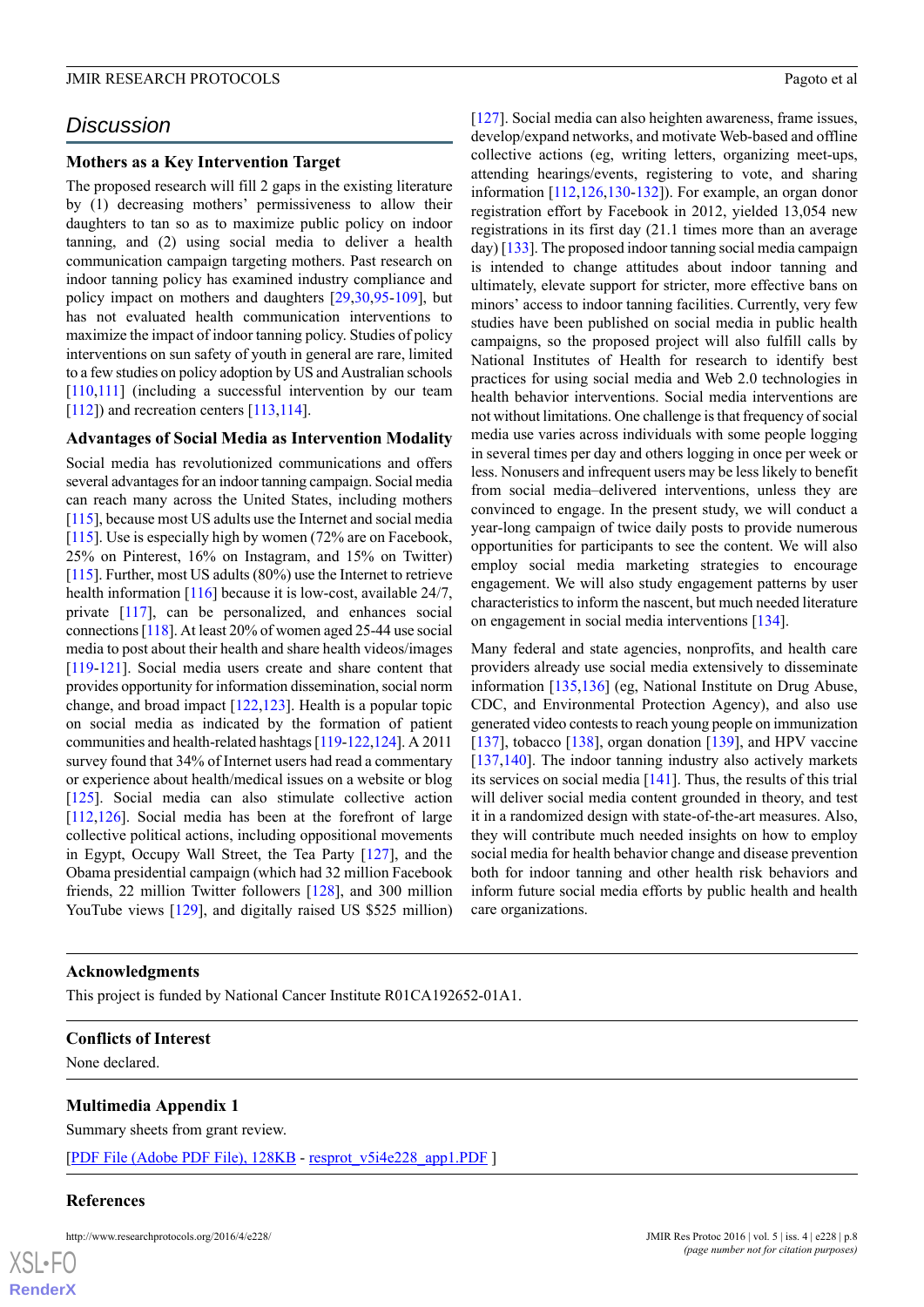- <span id="page-10-0"></span>1. Vogel RI, Ahmed RL, Nelson HH, Berwick M, Weinstock MA, Lazovich D. Exposure to indoor tanning without burning and melanoma risk by sunburn history. J Natl Cancer Inst 2014;106(6):dju112 [\[FREE Full text](http://jnci.oxfordjournals.org/cgi/pmidlookup?view=long&pmid=24872541)] [doi: [10.1093/jnci/dju112](http://dx.doi.org/10.1093/jnci/dju112)] [Medline: [24872541](http://www.ncbi.nlm.nih.gov/entrez/query.fcgi?cmd=Retrieve&db=PubMed&list_uids=24872541&dopt=Abstract)]
- <span id="page-10-1"></span>2. El Ghissassi F, Baan R, Straif K, Grosse Y, Secretan B, Bouvard V, WHO International Agency for Research on Cancer Monograph Working Group. A review of human carcinogens—part D: radiation. Lancet Oncol 2009;10:751-752. [Medline: [19655431](http://www.ncbi.nlm.nih.gov/entrez/query.fcgi?cmd=Retrieve&db=PubMed&list_uids=19655431&dopt=Abstract)]
- <span id="page-10-2"></span>3. International Agency for Research on Cancer Working Group on artificial ultraviolet (UV) lightskin cancer. The association of use of sunbeds with cutaneous malignant melanoma and other skin cancers: A systematic review. Int J Cancer 2007;120:1116-1122 [\[FREE Full text\]](http://dx.doi.org/10.1002/ijc.22453) [doi: [10.1002/ijc.22453\]](http://dx.doi.org/10.1002/ijc.22453) [Medline: [17131335](http://www.ncbi.nlm.nih.gov/entrez/query.fcgi?cmd=Retrieve&db=PubMed&list_uids=17131335&dopt=Abstract)]
- <span id="page-10-4"></span><span id="page-10-3"></span>4. Little EG, Eide MJ. Update on the current state of melanoma incidence. Dermatol Clin 2012;30:355-361. [doi: [10.1016/j.det.2012.04.001\]](http://dx.doi.org/10.1016/j.det.2012.04.001) [Medline: [22800543\]](http://www.ncbi.nlm.nih.gov/entrez/query.fcgi?cmd=Retrieve&db=PubMed&list_uids=22800543&dopt=Abstract)
- 5. Koh HK, Kligler BE, Lew RA. Sunlight and cutaneous malignant melanoma: evidence for and against causation. Photochem Photobiol 1990;51:765-779. [Medline: [2195564\]](http://www.ncbi.nlm.nih.gov/entrez/query.fcgi?cmd=Retrieve&db=PubMed&list_uids=2195564&dopt=Abstract)
- 6. Kricker A, Armstrong BK, English DR, Heenan PJ. Does intermittent sun exposure cause basal cell carcinoma? a case-control study in Western Australia. Int J Cancer 1995;60:489-494. [Medline: [7829262](http://www.ncbi.nlm.nih.gov/entrez/query.fcgi?cmd=Retrieve&db=PubMed&list_uids=7829262&dopt=Abstract)]
- 7. MacKie RM, Aitchison T. Severe sunburn and subsequent risk of primary cutaneous malignant melanoma in scotland. Br J Cancer 1982;46:955-960 [\[FREE Full text\]](http://europepmc.org/abstract/MED/7150488) [Medline: [7150488\]](http://www.ncbi.nlm.nih.gov/entrez/query.fcgi?cmd=Retrieve&db=PubMed&list_uids=7150488&dopt=Abstract)
- 8. Marks R, Jolley D, Lectsas S, Foley P. The role of childhood exposure to sunlight in the development of solar keratoses and non-melanocytic skin cancer. Med J Aust 1990;152:62-66. [Medline: [2296232](http://www.ncbi.nlm.nih.gov/entrez/query.fcgi?cmd=Retrieve&db=PubMed&list_uids=2296232&dopt=Abstract)]
- 9. National HealthMedical Research Council of Australia. Primary Prevention of Skin Cancer in Australia: A Report of the Sun Protection Programs Working Party. Canberra, Australia: NHMRC; 1997.
- <span id="page-10-6"></span><span id="page-10-5"></span>10. Weinstock MA, Colditz GA, Willett WC, Stampfer MJ, Bronstein BR, Mihm MC, et al. Nonfamilial cutaneous melanoma incidence in women associated with sun exposure before 20 years of age. Pediatrics 1989;84:199-204. [Medline: [2748244](http://www.ncbi.nlm.nih.gov/entrez/query.fcgi?cmd=Retrieve&db=PubMed&list_uids=2748244&dopt=Abstract)]
- <span id="page-10-7"></span>11. Weiss J, Bertz J, Jung EG. Malignant melanoma in southern Germany: different predictive value of risk factors for melanoma subtypes. Dermatologica 1991;183:109-113. [Medline: [1743370\]](http://www.ncbi.nlm.nih.gov/entrez/query.fcgi?cmd=Retrieve&db=PubMed&list_uids=1743370&dopt=Abstract)
- 12. Boniol M, Autier P, Boyle P, Gandini S. Cutaneous melanoma attributable to sunbed use: systematic review and meta-analysis. BMJ 2012;345:e4757 [\[FREE Full text\]](http://www.bmj.com/cgi/pmidlookup?view=long&pmid=22833605) [Medline: [22833605\]](http://www.ncbi.nlm.nih.gov/entrez/query.fcgi?cmd=Retrieve&db=PubMed&list_uids=22833605&dopt=Abstract)
- <span id="page-10-8"></span>13. Cust AE, Armstrong BK, Goumas C, Jenkins MA, Schmid H, Hopper JL, et al. Sunbed use during adolescence and early adulthood is associated with increased risk of early-onset melanoma. Int J Cancer 2011;128:2425-2435 [\[FREE Full text](http://dx.doi.org/10.1002/ijc.25576)] [doi: [10.1002/ijc.25576\]](http://dx.doi.org/10.1002/ijc.25576) [Medline: [20669232](http://www.ncbi.nlm.nih.gov/entrez/query.fcgi?cmd=Retrieve&db=PubMed&list_uids=20669232&dopt=Abstract)]
- <span id="page-10-10"></span><span id="page-10-9"></span>14. Reed KB, Brewer JD, Lohse CM, Bringe KE, Pruitt CN, Gibson LE. Increasing incidence of melanoma among young adults: an epidemiological study in Olmsted County, Minnesota. Mayo Clin Proc 2012;87:328-334 [\[FREE Full text\]](http://europepmc.org/abstract/MED/22469345) [doi: [10.1016/j.mayocp.2012.01.010](http://dx.doi.org/10.1016/j.mayocp.2012.01.010)] [Medline: [22469345\]](http://www.ncbi.nlm.nih.gov/entrez/query.fcgi?cmd=Retrieve&db=PubMed&list_uids=22469345&dopt=Abstract)
- <span id="page-10-12"></span>15. Office of the Surgeon General. The Surgeon General's Call to Action to Prevent Skin Cancer. Bethesda, MD: Department of Health and Human Services; 2014.
- <span id="page-10-15"></span>16. Guy GP, Tai E, Richardson LC. Use of indoor tanning devices by high school students in the United States, 2009. Prev Chronic Dis 2011;8:A116 [\[FREE Full text\]](https://www.cdc.gov/pcd/issues/2011/sep/10_0261.htm) [Medline: [21843419\]](http://www.ncbi.nlm.nih.gov/entrez/query.fcgi?cmd=Retrieve&db=PubMed&list_uids=21843419&dopt=Abstract)
- 17. Bandi P, Cokkinides VE, Weinstock MA, Ward E. Sunburns, sun protection and indoor tanning behaviors, and attitudes regarding sun protection benefits and tan appeal among parents of U.S. adolescents-1998 compared to 2004. Pediatr Dermatol 2010;27:9-18. [doi: [10.1111/j.1525-1470.2009.01074.x](http://dx.doi.org/10.1111/j.1525-1470.2009.01074.x)] [Medline: [20199403\]](http://www.ncbi.nlm.nih.gov/entrez/query.fcgi?cmd=Retrieve&db=PubMed&list_uids=20199403&dopt=Abstract)
- <span id="page-10-11"></span>18. Cokkinides V, Weinstock M, Lazovich D, Ward E, Thun M. Indoor tanning use among adolescents in the US, 1998 to 2004. Cancer 2009;115:190-198 [[FREE Full text](http://dx.doi.org/10.1002/cncr.24010)] [doi: [10.1002/cncr.24010\]](http://dx.doi.org/10.1002/cncr.24010) [Medline: [19085965](http://www.ncbi.nlm.nih.gov/entrez/query.fcgi?cmd=Retrieve&db=PubMed&list_uids=19085965&dopt=Abstract)]
- <span id="page-10-13"></span>19. Demko CA, Borawski EA, Debanne SM, Cooper KD, Stange KC. Use of indoor tanning facilities by white adolescents in the United States. Arch Pediatr Adolesc Med 2003;157:854-860. [doi: [10.1001/archpedi.157.9.854\]](http://dx.doi.org/10.1001/archpedi.157.9.854) [Medline: [12963589](http://www.ncbi.nlm.nih.gov/entrez/query.fcgi?cmd=Retrieve&db=PubMed&list_uids=12963589&dopt=Abstract)]
- <span id="page-10-16"></span>20. Mayer JA, Woodruff SI, Slymen DJ, Sallis JF, Forster JL, Clapp EJ, et al. Adolescents' use of indoor tanning: a large-scale evaluation of psychosocial, environmental, and policy-level correlates. Am J Public Health 2011;101:930-938 [[FREE Full](http://europepmc.org/abstract/MED/21421947) [text\]](http://europepmc.org/abstract/MED/21421947) [doi: [10.2105/AJPH.2010.300079\]](http://dx.doi.org/10.2105/AJPH.2010.300079) [Medline: [21421947\]](http://www.ncbi.nlm.nih.gov/entrez/query.fcgi?cmd=Retrieve&db=PubMed&list_uids=21421947&dopt=Abstract)
- 21. Cokkinides VE, Weinstock MA, O'Connell MC, Thun MJ. Use of indoor tanning sunlamps by US youth, ages 11-18 years, and by their parent or guardian caregivers: prevalence and correlates. Pediatrics 2002;109:1124-1130. [Medline: [12042553](http://www.ncbi.nlm.nih.gov/entrez/query.fcgi?cmd=Retrieve&db=PubMed&list_uids=12042553&dopt=Abstract)]
- <span id="page-10-14"></span>22. Stryker JE, Lazovich D, Forster JL, Emmons KM, Sorensen G, Demierre M. Maternal/female caregiver influences on adolescent indoor tanning. J Adolesc Health 2004;35:528, e1-528, e9. [doi: [10.1016/j.jadohealth.2004.02.014](http://dx.doi.org/10.1016/j.jadohealth.2004.02.014)] [Medline: [15581535](http://www.ncbi.nlm.nih.gov/entrez/query.fcgi?cmd=Retrieve&db=PubMed&list_uids=15581535&dopt=Abstract)]
- 23. Hoerster KD, Mayer JA, Woodruff SI, Malcarne V, Roesch SC, Clapp E. The influence of parents and peers on adolescent indoor tanning behavior: findings from a multi-city sample. J Am Acad Dermatol 2007;57:990-997 [[FREE Full text](http://europepmc.org/abstract/MED/17658194)] [doi: [10.1016/j.jaad.2007.06.007](http://dx.doi.org/10.1016/j.jaad.2007.06.007)] [Medline: [17658194\]](http://www.ncbi.nlm.nih.gov/entrez/query.fcgi?cmd=Retrieve&db=PubMed&list_uids=17658194&dopt=Abstract)
- 24. Choi K, Lazovich D, Southwell B, Forster J, Rolnick SJ, Jackson J. Prevalence and characteristics of indoor tanning use among men and women in the United States. Arch Dermatol 2010;146:1356-1361. [doi: [10.1001/archdermatol.2010.355](http://dx.doi.org/10.1001/archdermatol.2010.355)] [Medline: [21173319](http://www.ncbi.nlm.nih.gov/entrez/query.fcgi?cmd=Retrieve&db=PubMed&list_uids=21173319&dopt=Abstract)]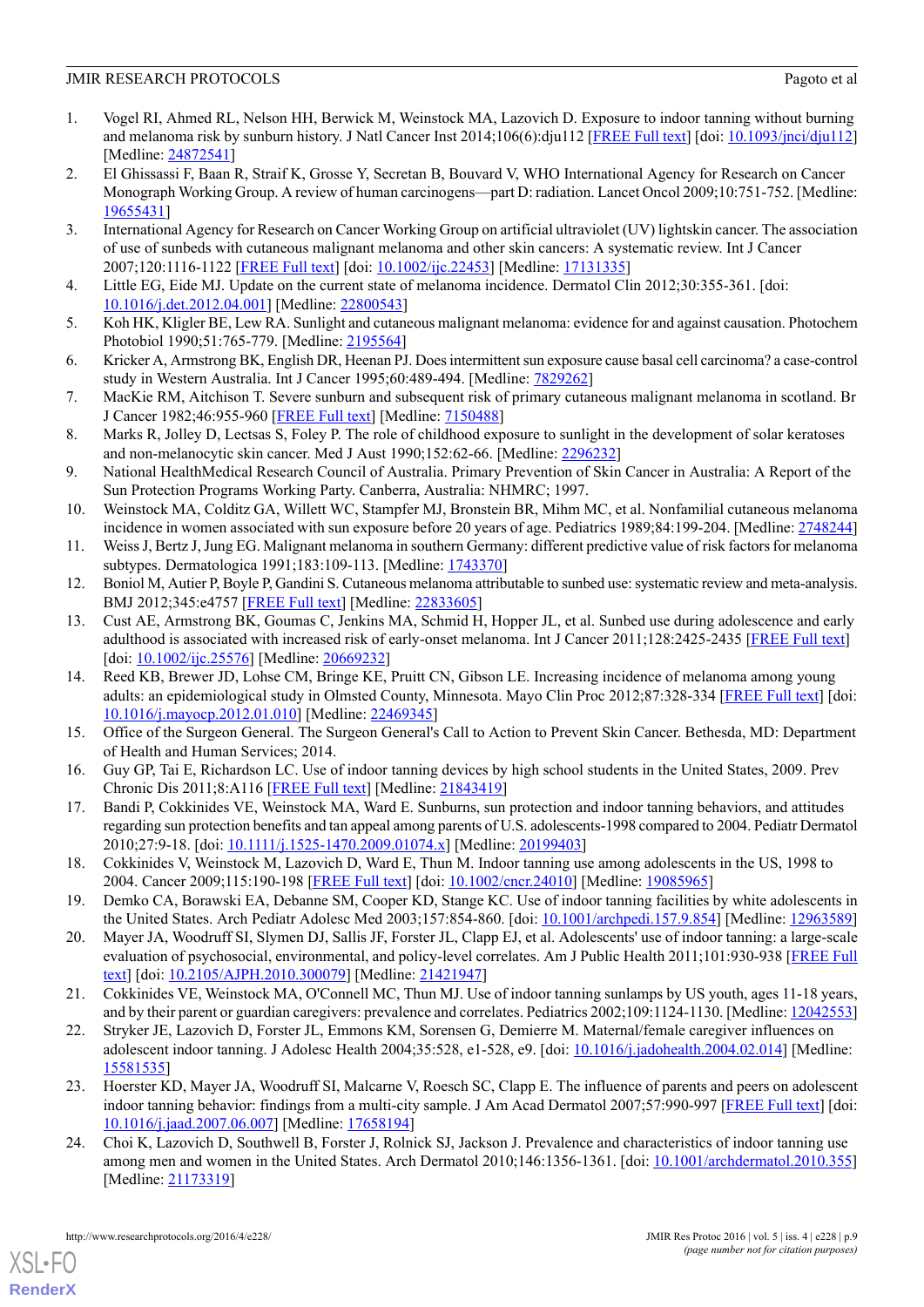- <span id="page-11-0"></span>25. Guy GP, Berkowitz Z, Tai E, Holman DM, Everett JS, Richardson LC. Indoor tanning among high school students in the United States, 2009 and 2011. JAMA Dermatol 2014;150:501-511 [\[FREE Full text\]](http://europepmc.org/abstract/MED/24577222) [doi: [10.1001/jamadermatol.2013.7124\]](http://dx.doi.org/10.1001/jamadermatol.2013.7124) [Medline: [24577222](http://www.ncbi.nlm.nih.gov/entrez/query.fcgi?cmd=Retrieve&db=PubMed&list_uids=24577222&dopt=Abstract)]
- <span id="page-11-1"></span>26. Marlenga B. The health beliefs and skin cancer prevention practices of Wisconsin dairy farmers. Oncol Nurs Forum 1995;22:681-686. [Medline: [7675670](http://www.ncbi.nlm.nih.gov/entrez/query.fcgi?cmd=Retrieve&db=PubMed&list_uids=7675670&dopt=Abstract)]
- <span id="page-11-2"></span>27. Parrott R, Steiner C, Goldenhar L. Georgia's harvesting healthy habits: a formative evaluation. J Rural Health 1996;12(Suppl):291-300. [Medline: [10162860](http://www.ncbi.nlm.nih.gov/entrez/query.fcgi?cmd=Retrieve&db=PubMed&list_uids=10162860&dopt=Abstract)]
- <span id="page-11-3"></span>28. Rosenman KD, Gardiner J, Swanson GM, Mullan P, Zhu Z. Use of skin-cancer prevention strategies among farmers and their spouses. Am J Prev Med 1995;11:342-347. [Medline: [8573366](http://www.ncbi.nlm.nih.gov/entrez/query.fcgi?cmd=Retrieve&db=PubMed&list_uids=8573366&dopt=Abstract)]
- <span id="page-11-4"></span>29. Forster JL, Lazovich D, Hickle A, Sorensen G, Demierre M. Compliance with restrictions on sale of indoor tanning sessions to youth in Minnesota and Massachusetts. J Am Acad Dermatol 2006;55:962-967. [doi: [10.1016/j.jaad.2006.06.036](http://dx.doi.org/10.1016/j.jaad.2006.06.036)] [Medline: [17097392](http://www.ncbi.nlm.nih.gov/entrez/query.fcgi?cmd=Retrieve&db=PubMed&list_uids=17097392&dopt=Abstract)]
- <span id="page-11-5"></span>30. Culley CA, Mayer JA, Eckhardt L, Busic AJ, Eichenfield LF, Sallis JF, et al. Compliance with federal and state legislation by indoor tanning facilities in San Diego. J Am Acad Dermatol 2001;44:53-60. [doi: [10.1067/mjd.2001.110063\]](http://dx.doi.org/10.1067/mjd.2001.110063) [Medline: [11148477\]](http://www.ncbi.nlm.nih.gov/entrez/query.fcgi?cmd=Retrieve&db=PubMed&list_uids=11148477&dopt=Abstract)
- <span id="page-11-6"></span>31. Magee KH, Poorsattar S, Seidel KD, Hornung RL. Tanning device usage: what are parents thinking? Pediatr Dermatol 2007;24:216-221. [doi: [10.1111/j.1525-1470.2007.00389.x](http://dx.doi.org/10.1111/j.1525-1470.2007.00389.x)] [Medline: [17542867\]](http://www.ncbi.nlm.nih.gov/entrez/query.fcgi?cmd=Retrieve&db=PubMed&list_uids=17542867&dopt=Abstract)
- 32. No authors listed. FDA wants tighter rules for indoor tanning. Cancer Discov 2013;3:OF12 [\[FREE Full text\]](http://cancerdiscovery.aacrjournals.org/cgi/pmidlookup?view=long&pmid=23847355) [doi: [10.1158/2159-8290.CD-NB2013-078\]](http://dx.doi.org/10.1158/2159-8290.CD-NB2013-078) [Medline: [23847355](http://www.ncbi.nlm.nih.gov/entrez/query.fcgi?cmd=Retrieve&db=PubMed&list_uids=23847355&dopt=Abstract)]
- <span id="page-11-7"></span>33. Watson M, Holman DM, Fox KA, Guy GP, Seidenberg AB, Sampson BP, et al. Preventing skin cancer through reduction of indoor tanning: current evidence. Am J Prev Med 2013;44:682-689 [\[FREE Full text\]](http://europepmc.org/abstract/MED/23683987) [doi: [10.1016/j.amepre.2013.02.015\]](http://dx.doi.org/10.1016/j.amepre.2013.02.015) [Medline: [23683987](http://www.ncbi.nlm.nih.gov/entrez/query.fcgi?cmd=Retrieve&db=PubMed&list_uids=23683987&dopt=Abstract)]
- <span id="page-11-8"></span>34. Dowdy JC, Czako EA, Stepp ME, Schlitt SC, Bender GR, Khan LU, et al. FDA-sunlamp recommended Maximum Timer Interval And Exposure Schedule: consensus ISO/CIE dose equivalence. Health Phys 2011;101:227-232. [doi: [10.1097/HP.0b013e3182166490](http://dx.doi.org/10.1097/HP.0b013e3182166490)] [Medline: [21799338](http://www.ncbi.nlm.nih.gov/entrez/query.fcgi?cmd=Retrieve&db=PubMed&list_uids=21799338&dopt=Abstract)]
- <span id="page-11-9"></span>35. Baker MK, Hillhouse JJ, Liu X. The effect of initial indoor tanning with mother on current tanning patterns. Arch Dermatol 2010;146:1427-1428. [doi: [10.1001/archdermatol.2010.349\]](http://dx.doi.org/10.1001/archdermatol.2010.349) [Medline: [21173329](http://www.ncbi.nlm.nih.gov/entrez/query.fcgi?cmd=Retrieve&db=PubMed&list_uids=21173329&dopt=Abstract)]
- <span id="page-11-11"></span><span id="page-11-10"></span>36. Lazovich D, Choi K, Rolnick C, Jackson JM, Forster J, Southwell B. An intervention to decrease adolescent indoor tanning: a multi-method pilot study. J Adolesc Health 2013;52(Suppl):S76-S82 [[FREE Full text](http://linkinghub.elsevier.com/retrieve/pii/S1054-139X(12)00353-9)] [doi: [10.1016/j.jadohealth.2012.08.009](http://dx.doi.org/10.1016/j.jadohealth.2012.08.009)] [Medline: [23601614\]](http://www.ncbi.nlm.nih.gov/entrez/query.fcgi?cmd=Retrieve&db=PubMed&list_uids=23601614&dopt=Abstract)
- <span id="page-11-12"></span>37. Hillhouse J, Turrisi R, Shields AL. Patterns of indoor tanning use: implications for clinical interventions. Arch Dermatol 2007;143:1530-1535. [doi: [10.1001/archderm.143.12.1530](http://dx.doi.org/10.1001/archderm.143.12.1530)] [Medline: [18087003\]](http://www.ncbi.nlm.nih.gov/entrez/query.fcgi?cmd=Retrieve&db=PubMed&list_uids=18087003&dopt=Abstract)
- 38. Shields A, Hillhouse J, Longacre H, Benfield N, Longacre I, Bruner C, editors. Characterizing indoor tanning behavior using a timeline followback assessment strategy. 2006 Presented at: The 40th annual Convention for the Association for Behavioral Cognitive Therapies; December 16-19, 2006; Chicago, IL.
- <span id="page-11-14"></span><span id="page-11-13"></span>39. Quinn M, Alamian A, Hillhouse J, Scott C, Turrisi R, Baker K. Prevalence and correlates of indoor tanning and sunless tanning product use among female teens in the United States. Prev Med Rep 2015;2:40-43 [[FREE Full text](http://europepmc.org/abstract/MED/25621199)] [doi: [10.1016/j.pmedr.2014.12.004](http://dx.doi.org/10.1016/j.pmedr.2014.12.004)] [Medline: [25621199\]](http://www.ncbi.nlm.nih.gov/entrez/query.fcgi?cmd=Retrieve&db=PubMed&list_uids=25621199&dopt=Abstract)
- <span id="page-11-15"></span>40. Centers for Disease Control Prevention (CDC). Use of indoor tanning devices by adults—United States, 2010. MMWR Morb Mortal Wkly Rep 2012;61:323-326 [[FREE Full text](http://www.cdc.gov/mmwr/preview/mmwrhtml/mm6118a2.htm)] [Medline: [22572978](http://www.ncbi.nlm.nih.gov/entrez/query.fcgi?cmd=Retrieve&db=PubMed&list_uids=22572978&dopt=Abstract)]
- <span id="page-11-16"></span>41. Guy GP, Berkowitz Z, Jones SE, Olsen EO, Miyamoto JN, Michael SL, et al. State indoor tanning laws and adolescent indoor tanning. Am J Public Health 2014;104:e69-e74. [doi: [10.2105/AJPH.2013.301850](http://dx.doi.org/10.2105/AJPH.2013.301850)] [Medline: [24524515](http://www.ncbi.nlm.nih.gov/entrez/query.fcgi?cmd=Retrieve&db=PubMed&list_uids=24524515&dopt=Abstract)]
- <span id="page-11-17"></span>42. Baker K, Hillhouse J, Turrisi R, Palchick N, Florence L, Housenick M. A randomized controlled trial of a mother-daughter intervention to reduce teen skin cancer risk. 2014 Presented at: 35th Annual Meeting & Scientific Sessions of the Society of Behavioral Medicine; April 24, 2014; Philadelphia, PA.
- <span id="page-11-18"></span>43. Hillhouse J, Turrisi R, Stapleton J, Robinson J. A randomized controlled trial of an appearance-focused intervention to prevent skin cancer. Cancer 2008;113:3257-3266 [[FREE Full text](http://dx.doi.org/10.1002/cncr.23922)] [doi: [10.1002/cncr.23922\]](http://dx.doi.org/10.1002/cncr.23922) [Medline: [18937268\]](http://www.ncbi.nlm.nih.gov/entrez/query.fcgi?cmd=Retrieve&db=PubMed&list_uids=18937268&dopt=Abstract)
- <span id="page-11-19"></span>44. Scott C, Quinn M, Alamian A, Hillhouse J, Turrisi R, Baker K, editors. Prevalence and sociodemograpic correlates of indoor tanning among female teens in the United States. 2012 Presented at: Poster session presented at the Appalachian Student Research Forum; April 5, 2012; Johnson City, TN.
- <span id="page-11-21"></span><span id="page-11-20"></span>45. Raudenbush S, Spybrook J, Congdon R, Liu X, Martinez A, Bloom H, et al. Optimal design plus empirical evidence (version 3.0). William T. Grant Foundation. 2011. URL: [http://wtgrantfoundation.org/resource/](http://wtgrantfoundation.org/resource/optimal-design-with-empirical-information-od)
- [optimal-design-with-empirical-information-od](http://wtgrantfoundation.org/resource/optimal-design-with-empirical-information-od) [accessed 2016-11-07] [\[WebCite Cache ID 6lqgiGxnC](http://www.webcitation.org/6lqgiGxnC)]
- 46. Baker M. Preventing skin cancer in adolescent girls through intervention with their mothers [dissertation]. Johnson City, TN: East Tennessee State University; 2013.
- 47. Allen JD, Mohllajee AP, Shelton RC, Othus MK, Fontenot HB, Hanna R. Stage of adoption of the human papillomavirus vaccine among college women. Prev Med 2009;48:420-425. [doi: [10.1016/j.ypmed.2008.12.005](http://dx.doi.org/10.1016/j.ypmed.2008.12.005)] [Medline: [19133288\]](http://www.ncbi.nlm.nih.gov/entrez/query.fcgi?cmd=Retrieve&db=PubMed&list_uids=19133288&dopt=Abstract)
- 48. Bandura A. Health promotion by social cognitive means. Health Educ Behav 2004;31:143-164. [doi: [10.1177/1090198104263660](http://dx.doi.org/10.1177/1090198104263660)] [Medline: [15090118\]](http://www.ncbi.nlm.nih.gov/entrez/query.fcgi?cmd=Retrieve&db=PubMed&list_uids=15090118&dopt=Abstract)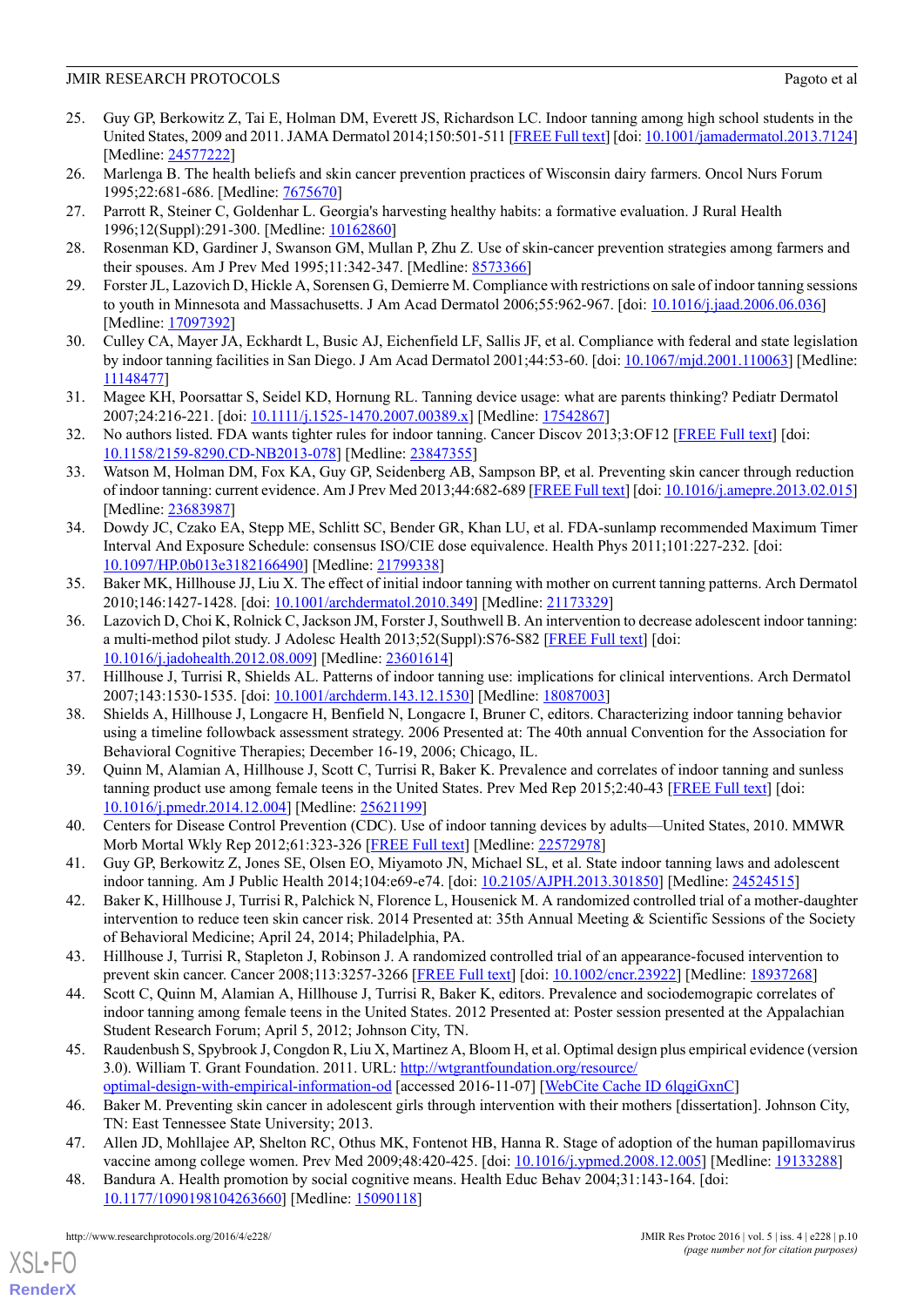- <span id="page-12-0"></span>49. Fisher W. Human Communication as Narration: Toward a Philosophy of Reason, Value, and Action (Studies in Rhetoric/Communication). Columbia, SC: University of South Carolina Press; 1989.
- <span id="page-12-2"></span><span id="page-12-1"></span>50. Fisher WR. Narration as a human communication paradigm: the case of public moral argument. Commun Monogr 2009;51:1-22. [doi: [10.1080/03637758409390180](http://dx.doi.org/10.1080/03637758409390180)]
- 51. Reinhart A, Feeley T. Comparing the persuasive effects of narrative versus statistical messages: a meta-analytic review. 2007 Presented at: 2007 NCA Annual Convention Communicating Worldviews: Faith-Intellect-Ethics; November 15-18, 2007; Chicago, IL.
- <span id="page-12-4"></span><span id="page-12-3"></span>52. Green M. Narratives and cancer communication. J Commun 2006;56(Suppl 1):S163-S183. [doi: [10.1111/j.1460-2466.2006.00288.x\]](http://dx.doi.org/10.1111/j.1460-2466.2006.00288.x)
- <span id="page-12-5"></span>53. Cohen J. Defining identification: a theoretical look at the identification of audiences with media characters. Mass Commun Soc 2001;4:245-264. [doi: [10.1207/S15327825MCS0403\\_01](http://dx.doi.org/10.1207/S15327825MCS0403_01)]
- <span id="page-12-6"></span>54. Slater MD, Buller DB, Waters E, Archibeque M, LeBlanc M. A test of conversational and testimonial messages versus didactic presentations of nutrition information. J Nutr Educ Behav 2003;35:255-259. [Medline: [14521825\]](http://www.ncbi.nlm.nih.gov/entrez/query.fcgi?cmd=Retrieve&db=PubMed&list_uids=14521825&dopt=Abstract)
- 55. Bellis MA, Hughes K, Lowey H. Healthy nightclubs and recreational substance use. From a harm minimisation to a healthy settings approach. Addict Behav 2002;27:1025-1035. [Medline: [12369470\]](http://www.ncbi.nlm.nih.gov/entrez/query.fcgi?cmd=Retrieve&db=PubMed&list_uids=12369470&dopt=Abstract)
- 56. Eiser JR, Ford N. Sexual relationships on holiday: a case of situational disinhibition? J Soc Pers Relat 1995;12:323-339. [doi: [10.1177/0265407595123001\]](http://dx.doi.org/10.1177/0265407595123001)
- 57. Bellis MA, Hughes K, Thomson R, Bennett A. Sexual behaviour of young people in international tourist resorts. Sex Transm Infect 2004;80:43-47 [\[FREE Full text\]](http://sti.bmj.com/cgi/pmidlookup?view=long&pmid=14755035) [Medline: [14755035](http://www.ncbi.nlm.nih.gov/entrez/query.fcgi?cmd=Retrieve&db=PubMed&list_uids=14755035&dopt=Abstract)]
- 58. Bellis MA, Hughes KE, Dillon P, Copeland J, Gates P. Effects of backpacking holidays in Australia on alcohol, tobacco and drug use of UK residents. BMC Public Health 2007;7:1 [[FREE Full text](http://bmcpublichealth.biomedcentral.com/articles/10.1186/1471-2458-7-1)] [doi: [10.1186/1471-2458-7-1](http://dx.doi.org/10.1186/1471-2458-7-1)] [Medline: [17199891](http://www.ncbi.nlm.nih.gov/entrez/query.fcgi?cmd=Retrieve&db=PubMed&list_uids=17199891&dopt=Abstract)]
- 59. Benotsch EG, Nettles CD, Wong F, Redmann J, Boschini J, Pinkerton SD, et al. Sexual risk behavior in men attending Mardi Gras celebrations in New Orleans, Louisiana. J Community Health 2007;32:343-356 [\[FREE Full text\]](http://europepmc.org/abstract/MED/17922205) [doi: [10.1007/s10900-007-9054-8\]](http://dx.doi.org/10.1007/s10900-007-9054-8) [Medline: [17922205](http://www.ncbi.nlm.nih.gov/entrez/query.fcgi?cmd=Retrieve&db=PubMed&list_uids=17922205&dopt=Abstract)]
- <span id="page-12-7"></span>60. Hughes K, Bellis MA, Calafat A, Juan M, Schnitzer S, Anderson Z. Predictors of violence in young tourists: a comparative study of British, German and Spanish holidaymakers. Eur J Public Health 2008;18:569-574 [\[FREE Full text\]](http://eurpub.oxfordjournals.org/cgi/pmidlookup?view=long&pmid=18784183) [doi: [10.1093/eurpub/ckn080\]](http://dx.doi.org/10.1093/eurpub/ckn080) [Medline: [18784183\]](http://www.ncbi.nlm.nih.gov/entrez/query.fcgi?cmd=Retrieve&db=PubMed&list_uids=18784183&dopt=Abstract)
- <span id="page-12-8"></span>61. Ragsdale K, Difranceisco W, Pinkerton SD. Where the boys are: sexual expectations and behaviour among young women on holiday. Cult Health Sex 2006;8:85-98. [doi: [10.1080/13691050600569570](http://dx.doi.org/10.1080/13691050600569570)] [Medline: [16641059\]](http://www.ncbi.nlm.nih.gov/entrez/query.fcgi?cmd=Retrieve&db=PubMed&list_uids=16641059&dopt=Abstract)
- <span id="page-12-9"></span>62. Tutenges S, Hesse M. Patterns of binge drinking at an international nightlife resort. Alcohol Alcohol 2008;43:595-599 [[FREE Full text](http://alcalc.oxfordjournals.org/cgi/pmidlookup?view=long&pmid=18503081)] [doi: [10.1093/alcalc/agn039](http://dx.doi.org/10.1093/alcalc/agn039)] [Medline: [18503081\]](http://www.ncbi.nlm.nih.gov/entrez/query.fcgi?cmd=Retrieve&db=PubMed&list_uids=18503081&dopt=Abstract)
- 63. Rogers E. Diffusion of Innovations. New York, NY: Free Press; 2003.
- <span id="page-12-11"></span><span id="page-12-10"></span>64. Lenz ER. Information seeking: a component of client decisions and health behavior. ANS Adv Nurs Sci 1984;6:59-72. [Medline: [6426379](http://www.ncbi.nlm.nih.gov/entrez/query.fcgi?cmd=Retrieve&db=PubMed&list_uids=6426379&dopt=Abstract)]
- <span id="page-12-15"></span>65. Pescosolido B. Beyond Rational Choice: The Social Dynamics of How People Seek Help. Am J Sociol 1992;97:1096-1138. [doi: [10.1086/229863](http://dx.doi.org/10.1086/229863)]
- <span id="page-12-12"></span>66. Reagan J, Collins J. Sources of health care information in two small communities. Journalism Quarterly 1987;64:560-563.
- <span id="page-12-13"></span>67. Turner J. Towards a cognitive redefinition of the social group. In: Tajfel H, editor. Social Identity and Intergroup Relations. New York, NY: Academic Press; 1982:15-40.
- <span id="page-12-16"></span><span id="page-12-14"></span>68. Turner R, Killian L. Collective Behavior. Englewood Cliffs, NJ: Prentice-Hall; 1992.
- 69. Erickson B. The relational basis of attitudes. In: Wellman B, Berkowitz SD, editors. Social Structures: A Network Approach. Cambridge, England: Cambridge University Press; 1988.
- <span id="page-12-21"></span>70. Suls J, Miller R. Social Comparison Processes. New York, NY: Hemisphere; 1977.
- 71. Festinger L. A theory of social comparison processes. Human Relations 1954;7:117-140. [doi: [10.1177/001872675400700202\]](http://dx.doi.org/10.1177/001872675400700202)
- 72. Pagoto SL, Schneider KL, Oleski J, Bodenlos JS, Ma Y. The sunless study: a beach randomized trial of a skin cancer prevention intervention promoting sunless tanning. Arch Dermatol 2010;146:979-984 [\[FREE Full text\]](http://europepmc.org/abstract/MED/20855696) [doi: [10.1001/archdermatol.2010.203](http://dx.doi.org/10.1001/archdermatol.2010.203)] [Medline: [20855696](http://www.ncbi.nlm.nih.gov/entrez/query.fcgi?cmd=Retrieve&db=PubMed&list_uids=20855696&dopt=Abstract)]
- <span id="page-12-18"></span><span id="page-12-17"></span>73. Hillhouse JJ, Turrisi R. Examination of the efficacy of an appearance-focused intervention to reduce UV exposure. J Behav Med 2002;25:395-409. [Medline: [12136499](http://www.ncbi.nlm.nih.gov/entrez/query.fcgi?cmd=Retrieve&db=PubMed&list_uids=12136499&dopt=Abstract)]
- <span id="page-12-20"></span><span id="page-12-19"></span>74. Hillhouse J, Turrisi R, Scaglione N, Cleveland M, Baker K, Florence L. A web-based intervention to reduce indoor tanning motivations in adolescents a randomized controlled trial [published online August 22, 2016]. Prev Sci 2016:DOI: 10.1007/s11121-016-0698-4. [doi: [10.1007/s11121-016-0698-4\]](http://dx.doi.org/10.1007/s11121-016-0698-4) [Medline: [27549602](http://www.ncbi.nlm.nih.gov/entrez/query.fcgi?cmd=Retrieve&db=PubMed&list_uids=27549602&dopt=Abstract)]
- 75. Mays D, Zhao X. The influence of framed messages and self-affirmation on indoor tanning behavioral intentions in 18- to 30-year-old women. Health Psychol 2016;35:123-130. [doi: [10.1037/hea0000253\]](http://dx.doi.org/10.1037/hea0000253) [Medline: [26192383](http://www.ncbi.nlm.nih.gov/entrez/query.fcgi?cmd=Retrieve&db=PubMed&list_uids=26192383&dopt=Abstract)]
- 76. Tennessee State Government. URL: <http://www.tn.gov/> [accessed 2016-11-16] [[WebCite Cache ID 6llpvC2oi](http://www.webcitation.org/6llpvC2oi)]
- 77. Kids Health. URL: <http://kidshealth.org/> [accessed 2016-11-16] [[WebCite Cache ID 6llq9bx8R\]](http://www.webcitation.org/6llq9bx8R)
- 78. National Institute on Drug Abuse for Teens. URL:<https://teens.drugabuse.gov/> [accessed 2016-11-16] [\[WebCite Cache ID](http://www.webcitation.org/6llqJWAAU) [6llqJWAAU\]](http://www.webcitation.org/6llqJWAAU)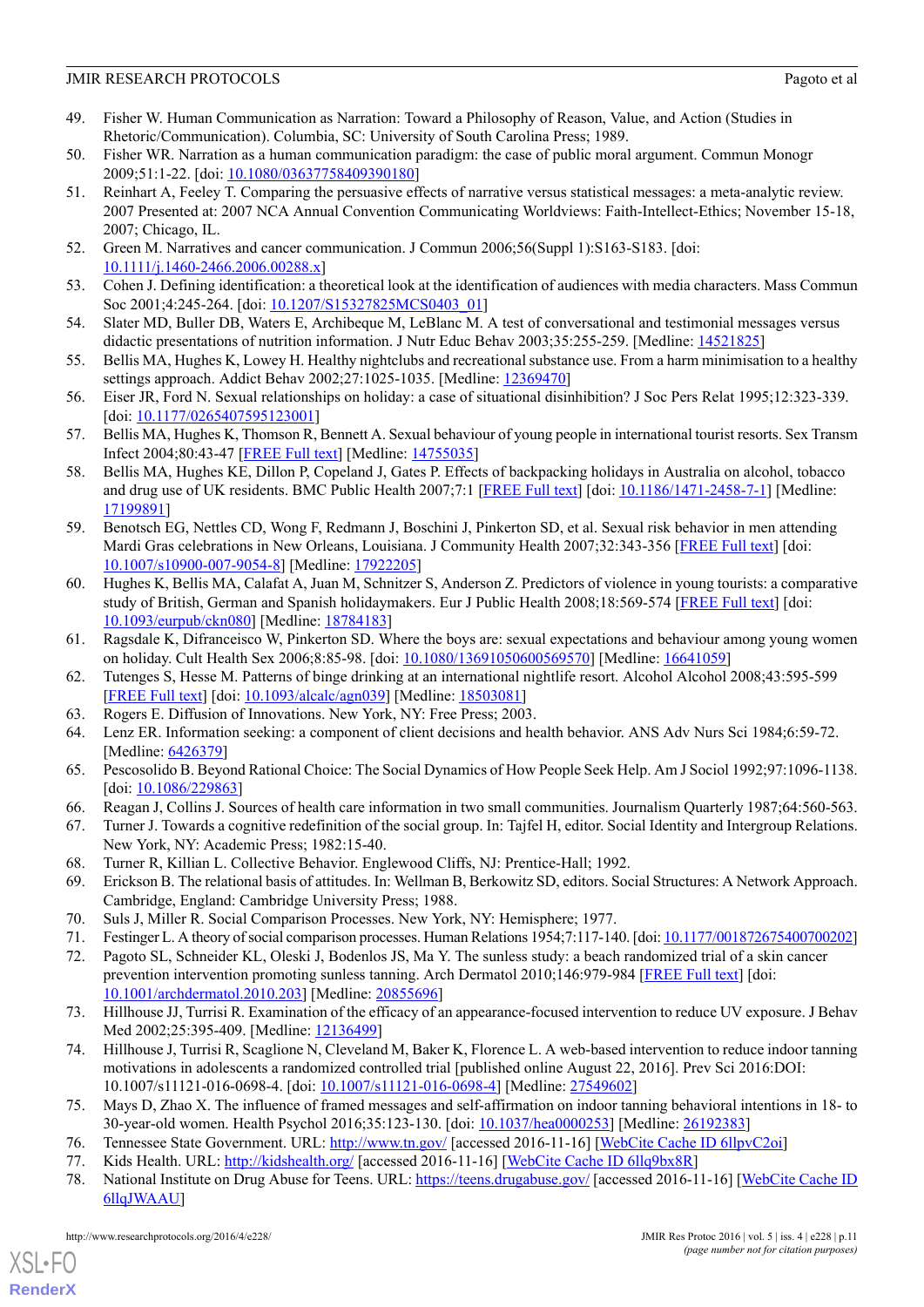- <span id="page-13-0"></span>79. Hillhouse J, Turrisi R, Cleveland MJ, Scaglione NM, Baker K, Florence LC. Theory-driven longitudinal study exploring indoor tanning initiation in teens using a person-centered approach. Ann Behav Med 2016;50:48-57. [doi: [10.1007/s12160-015-9731-2\]](http://dx.doi.org/10.1007/s12160-015-9731-2) [Medline: [26370893](http://www.ncbi.nlm.nih.gov/entrez/query.fcgi?cmd=Retrieve&db=PubMed&list_uids=26370893&dopt=Abstract)]
- <span id="page-13-2"></span><span id="page-13-1"></span>80. Hillhouse J, Stapleton J, Turrisi R. Association of frequent indoor UV tanning with seasonal affective disorder. Arch Dermatol 2005;141:1465. [doi: [10.1001/archderm.141.11.1465\]](http://dx.doi.org/10.1001/archderm.141.11.1465) [Medline: [16301398](http://www.ncbi.nlm.nih.gov/entrez/query.fcgi?cmd=Retrieve&db=PubMed&list_uids=16301398&dopt=Abstract)]
- <span id="page-13-3"></span>81. Hillhouse J, Turrisi R, Hamilton J, Glass M, Roberts P. Electronic diary assessment of UV-risk behavior. 2005 Presented at: Society of Behavioral Medicine Annual Meeting; April 13-16, 2005; Boston, MA.
- <span id="page-13-4"></span>82. Visser P, King L, Hillhouse J. Accuracy of one-three-month recalls for indoor tanning. 2008 Presented at: Annual Meeting of the Society of Behavioral Medicine; March 26-29, 2008; San Diego, CA.
- <span id="page-13-5"></span>83. Kanetsky PA, Rebbeck TR, Hummer AJ, Panossian S, Armstrong BK, Kricker A, et al. Population-based study of natural variation in the melanocortin-1 receptor gene and melanoma. Cancer Res 2006;66:9330-9337 [\[FREE Full text\]](http://cancerres.aacrjournals.org/cgi/pmidlookup?view=long&pmid=16982779) [doi: [10.1158/0008-5472.CAN-06-1634](http://dx.doi.org/10.1158/0008-5472.CAN-06-1634)] [Medline: [16982779\]](http://www.ncbi.nlm.nih.gov/entrez/query.fcgi?cmd=Retrieve&db=PubMed&list_uids=16982779&dopt=Abstract)
- 84. Jaccard J, Dodge T, Dittus P. Parent-adolescent communication about sex and birth control: a conceptual framework. New Dir Child Adolesc Dev 2002(97):9-41. [doi: [10.1002/cd.48\]](http://dx.doi.org/10.1002/cd.48) [Medline: [14964942](http://www.ncbi.nlm.nih.gov/entrez/query.fcgi?cmd=Retrieve&db=PubMed&list_uids=14964942&dopt=Abstract)]
- <span id="page-13-6"></span>85. Jaccard J, Dittus PJ, Gordon VV. Parent-adolescent congruency in reports of adolescent sexual behavior and in communications about sexual behavior. Child Dev 1998;69:247-261. [Medline: [9499570\]](http://www.ncbi.nlm.nih.gov/entrez/query.fcgi?cmd=Retrieve&db=PubMed&list_uids=9499570&dopt=Abstract)
- <span id="page-13-7"></span>86. Turrisi R, Hillhouse J, Robinson J, Stapleton J, Adams M. Influence of parent and child characteristics on a parent-based intervention to reduce unsafe sun practices in children 9 to 12 years old. Arch Dermatol 2006;142:1009-1014. [doi: [10.1001/archderm.142.8.1009](http://dx.doi.org/10.1001/archderm.142.8.1009)] [Medline: [16924050\]](http://www.ncbi.nlm.nih.gov/entrez/query.fcgi?cmd=Retrieve&db=PubMed&list_uids=16924050&dopt=Abstract)
- 87. Hillhouse JJ, Adler CM, Drinnon J, Turrisi R. Application of Azjen's theory of planned behavior to predict sunbathing, tanning salon use, and sunscreen use intentions and behaviors. J Behav Med 1997;20:365-378. [Medline: [9298435](http://www.ncbi.nlm.nih.gov/entrez/query.fcgi?cmd=Retrieve&db=PubMed&list_uids=9298435&dopt=Abstract)]
- <span id="page-13-9"></span><span id="page-13-8"></span>88. Hillhouse JJ, Turrisi R, Kastner M. Modeling tanning salon behavioral tendencies using appearance motivation, self-monitoring and the theory of planned behavior. Health Educ Res 2000;15:405-414 [[FREE Full text\]](http://her.oxfordjournals.org/cgi/pmidlookup?view=long&pmid=11066458) [Medline: [11066458\]](http://www.ncbi.nlm.nih.gov/entrez/query.fcgi?cmd=Retrieve&db=PubMed&list_uids=11066458&dopt=Abstract)
- <span id="page-13-10"></span>89. Hillhouse J, Turrisi R, Holwiski F, McVeigh S. An examination of psychological variables relevant to artificial tanning tendencies. J Health Psychol 1999;4:507-516. [doi: [10.1177/135910539900400405](http://dx.doi.org/10.1177/135910539900400405)] [Medline: [22021643](http://www.ncbi.nlm.nih.gov/entrez/query.fcgi?cmd=Retrieve&db=PubMed&list_uids=22021643&dopt=Abstract)]
- <span id="page-13-11"></span>90. Ronis DL. Conditional health threats: health beliefs, decisions, and behaviors among adults. Health Psychol 1992;11:127-134. [Medline: [1582381](http://www.ncbi.nlm.nih.gov/entrez/query.fcgi?cmd=Retrieve&db=PubMed&list_uids=1582381&dopt=Abstract)]
- <span id="page-13-12"></span>91. Muthen B. Applications of casually defined direct and indirect effects in mediation analysis using SEM in Mplus. 2011. URL: <https://www.statmodel.com/download/causalmediation.pdf> [accessed 2016-11-07] [[WebCite Cache ID 6lqjXs5yp](http://www.webcitation.org/6lqjXs5yp)]
- <span id="page-13-13"></span>92. VanderWeele TJ. A three-way decomposition of a total effect into direct, indirect, and interactive effects. Epidemiology 2013;24:224-232 [\[FREE Full text\]](http://europepmc.org/abstract/MED/23354283) [doi: [10.1097/EDE.0b013e318281a64e](http://dx.doi.org/10.1097/EDE.0b013e318281a64e)] [Medline: [23354283](http://www.ncbi.nlm.nih.gov/entrez/query.fcgi?cmd=Retrieve&db=PubMed&list_uids=23354283&dopt=Abstract)]
- <span id="page-13-14"></span>93. Preacher KJ, Hayes AF. Asymptotic and resampling strategies for assessing and comparing indirect effects in multiple mediator models. Behav Res Methods 2008;40:879-891. [Medline: [18697684](http://www.ncbi.nlm.nih.gov/entrez/query.fcgi?cmd=Retrieve&db=PubMed&list_uids=18697684&dopt=Abstract)]
- 94. Preacher K, Hayes A. Contemporary approaches to assessing mediation in communication research. In: Hayes AF, Slater MD, Snyder LB, editors. Advanced Data Analysis Methods for Communication Research. Thousand Oaks, CA: Sage Publications; 2008:13-54.
- 95. Dobbinson S, Wakefield M, Sambell N. Access to commercial indoor tanning facilities by adults with highly sensitive skin and by under-age youth: compliance tests at solarium centres in Melbourne, Australia. Eur J Cancer Prev 2006;15:424-430. [Medline: [16912571](http://www.ncbi.nlm.nih.gov/entrez/query.fcgi?cmd=Retrieve&db=PubMed&list_uids=16912571&dopt=Abstract)]
- 96. Hester EJ, Heilig LF, D'Ambrosia R, Drake AL, Schilling LM, Dellavalle RP. Compliance with youth access regulations for indoor UV tanning. Arch Dermatol 2005;141:959-962. [doi: [10.1001/archderm.141.8.959\]](http://dx.doi.org/10.1001/archderm.141.8.959) [Medline: [16103323](http://www.ncbi.nlm.nih.gov/entrez/query.fcgi?cmd=Retrieve&db=PubMed&list_uids=16103323&dopt=Abstract)]
- 97. Heilig LF, D'Ambrosia R, Drake AL, Dellavalle RP, Hester EJ. A case for informed consent? Indoor UV tanning facility operator's provision of health risks information (United States). Cancer Causes Control 2005;16:557-560. [doi: [10.1007/s10552-004-6572-x\]](http://dx.doi.org/10.1007/s10552-004-6572-x) [Medline: [15986110](http://www.ncbi.nlm.nih.gov/entrez/query.fcgi?cmd=Retrieve&db=PubMed&list_uids=15986110&dopt=Abstract)]
- 98. Hester EJ, Johnson KR, Crane LA, Schilling LM, Dellavalle RP. Indoor UV tanning operator opinion regarding youth access: an electronic survey. J Am Acad Dermatol 2004;51:814-816. [doi: [10.1016/j.jaad.2004.05.023\]](http://dx.doi.org/10.1016/j.jaad.2004.05.023) [Medline: [15523366\]](http://www.ncbi.nlm.nih.gov/entrez/query.fcgi?cmd=Retrieve&db=PubMed&list_uids=15523366&dopt=Abstract)
- 99. Dellavalle RP, Parker ER, Cersonsky N, Hester EJ, Hemme B, Burkhardt DL, et al. Youth access laws: in the dark at the tanning parlor? Arch Dermatol 2003;139:443-448. [doi: [10.1001/archderm.139.4.443](http://dx.doi.org/10.1001/archderm.139.4.443)] [Medline: [12707090\]](http://www.ncbi.nlm.nih.gov/entrez/query.fcgi?cmd=Retrieve&db=PubMed&list_uids=12707090&dopt=Abstract)
- 100. Gosis B, Sampson BP, Seidenberg AB, Balk SJ, Gottlieb M, Geller AC. Comprehensive evaluation of indoor tanning regulations: a 50-state analysis, 2012. J Invest Dermatol 2014;134:620-627 [[FREE Full text](http://linkinghub.elsevier.com/retrieve/pii/S0022-202X(15)36669-0)] [doi: [10.1038/jid.2013.357](http://dx.doi.org/10.1038/jid.2013.357)] [Medline: [23974917](http://www.ncbi.nlm.nih.gov/entrez/query.fcgi?cmd=Retrieve&db=PubMed&list_uids=23974917&dopt=Abstract)]
- 101. Grewal SK, Haas AF, Pletcher MJ, Resneck JS. Compliance by California tanning facilities with the nation's first statewide ban on use before the age of 18 years. J Am Acad Dermatol 2013;69:883-889, e4. [doi: [10.1016/j.jaad.2013.09.016](http://dx.doi.org/10.1016/j.jaad.2013.09.016)] [Medline: [24120564](http://www.ncbi.nlm.nih.gov/entrez/query.fcgi?cmd=Retrieve&db=PubMed&list_uids=24120564&dopt=Abstract)]
- 102. Hoerster KD, Mayer JA. Using research data to impact consumer protection legislation: lessons learned from CITY100 dissemination efforts. Transl Behav Med 2013;3:264-270 [[FREE Full text](http://europepmc.org/abstract/MED/24073177)] [doi: [10.1007/s13142-012-0182-z\]](http://dx.doi.org/10.1007/s13142-012-0182-z) [Medline: [24073177](http://www.ncbi.nlm.nih.gov/entrez/query.fcgi?cmd=Retrieve&db=PubMed&list_uids=24073177&dopt=Abstract)]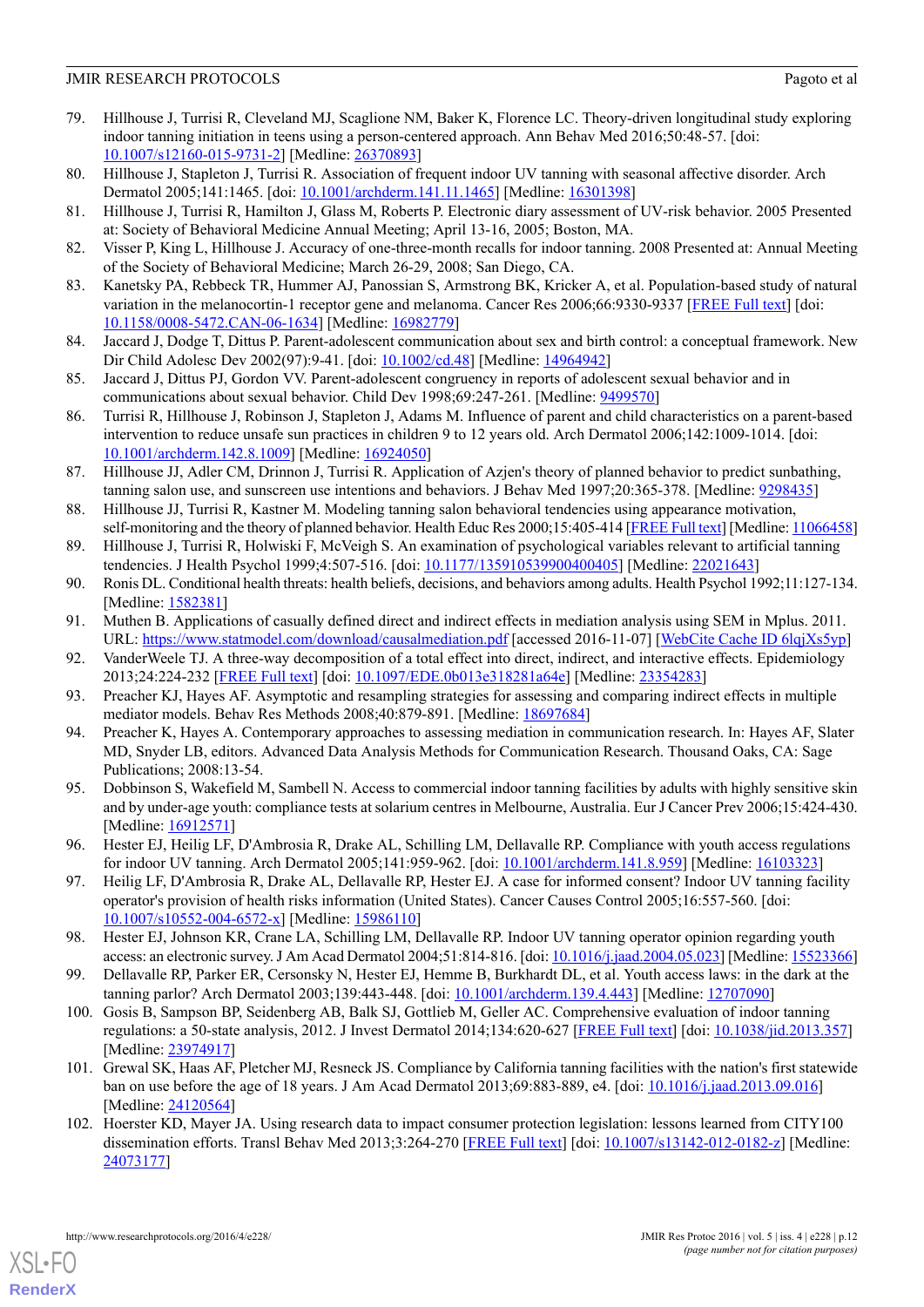- 103. Holman DM, Watson M. Correlates of intentional tanning among adolescents in the United States: a systematic review of the literature. J Adolesc Health 2013;52(Suppl):S52-S59 [\[FREE Full text\]](http://linkinghub.elsevier.com/retrieve/pii/S1054-139X(12)00416-8) [doi: [10.1016/j.jadohealth.2012.09.021\]](http://dx.doi.org/10.1016/j.jadohealth.2012.09.021) [Medline: [23601612](http://www.ncbi.nlm.nih.gov/entrez/query.fcgi?cmd=Retrieve&db=PubMed&list_uids=23601612&dopt=Abstract)]
- 104. Pawlak MT, Bui M, Amir M, Burkhardt DL, Chen AK, Dellavalle RP. Legislation restricting access to indoor tanning throughout the world. Arch Dermatol 2012;148:1006-1012. [doi: [10.1001/archdermatol.2012.2080\]](http://dx.doi.org/10.1001/archdermatol.2012.2080) [Medline: [22801924](http://www.ncbi.nlm.nih.gov/entrez/query.fcgi?cmd=Retrieve&db=PubMed&list_uids=22801924&dopt=Abstract)]
- 105. Jain N, Rademaker A, Robinson JK. Implementation of the federal excise tax on indoor tanning services in Illinois. Arch Dermatol 2012;148:122-124. [doi: [10.1001/archderm.148.1.122](http://dx.doi.org/10.1001/archderm.148.1.122)] [Medline: [22250250](http://www.ncbi.nlm.nih.gov/entrez/query.fcgi?cmd=Retrieve&db=PubMed&list_uids=22250250&dopt=Abstract)]
- 106. Makin JK, Hearne K, Dobbinson SJ. Compliance with age and skin type restrictions following the introduction of indoor tanning legislation in Melbourne, Australia. Photodermatol Photoimmunol Photomed 2011;27:286-293. [doi: [10.1111/j.1600-0781.2011.00613.x](http://dx.doi.org/10.1111/j.1600-0781.2011.00613.x)] [Medline: [22092731](http://www.ncbi.nlm.nih.gov/entrez/query.fcgi?cmd=Retrieve&db=PubMed&list_uids=22092731&dopt=Abstract)]
- 107. Pichon LC, Mayer JA, Hoerster KD, Woodruff SI, Slymen DJ, Belch GE, et al. Youth access to artificial UV radiation exposure: practices of 3647 US indoor tanning facilities. Arch Dermatol 2009;145:997-1002 [\[FREE Full text\]](http://europepmc.org/abstract/MED/19770438) [doi: [10.1001/archdermatol.2009.85\]](http://dx.doi.org/10.1001/archdermatol.2009.85) [Medline: [19770438](http://www.ncbi.nlm.nih.gov/entrez/query.fcgi?cmd=Retrieve&db=PubMed&list_uids=19770438&dopt=Abstract)]
- <span id="page-14-0"></span>108. Mayer JA, Hoerster KD, Pichon LC, Rubio DA, Woodruff SI, Forster JL. Enforcement of state indoor tanning laws in the United States. Prev Chronic Dis 2008;5:A125 [[FREE Full text](https://www.cdc.gov/pcd/issues/2008/Oct/07_0194.htm)] [Medline: [18793513\]](http://www.ncbi.nlm.nih.gov/entrez/query.fcgi?cmd=Retrieve&db=PubMed&list_uids=18793513&dopt=Abstract)
- <span id="page-14-2"></span><span id="page-14-1"></span>109. McLaughlin JA, Francis SO, Burkhardt DL, Dellavalle RP. Indoor UV tanning youth access laws: update 2007. Arch Dermatol 2007;143:529-532. [doi: [10.1001/archderm.143.4.529](http://dx.doi.org/10.1001/archderm.143.4.529)] [Medline: [17438188](http://www.ncbi.nlm.nih.gov/entrez/query.fcgi?cmd=Retrieve&db=PubMed&list_uids=17438188&dopt=Abstract)]
- <span id="page-14-3"></span>110. Dearing J, Rogers E. Agenda-Setting. Thousand Oaks, CA: Sage; 1996.
- 111. Kozel C, Kane W, Hatcher M, Hubbell A, Dearing J, Forster-Cox S, et al. Introducing health promotion agenda-setting for health education practitioners. Calif J Health Promot 2006;4:32-40.
- <span id="page-14-4"></span>112. Hefler M, Freeman B, Chapman S. Tobacco control advocacy in the age of social media: using Facebook, Twitter and change. Tob Control 2013;22:210-214. [doi: [10.1136/tobaccocontrol-2012-050721\]](http://dx.doi.org/10.1136/tobaccocontrol-2012-050721) [Medline: [23047890\]](http://www.ncbi.nlm.nih.gov/entrez/query.fcgi?cmd=Retrieve&db=PubMed&list_uids=23047890&dopt=Abstract)
- <span id="page-14-6"></span><span id="page-14-5"></span>113. Jamrozik K. Population strategies to prevent smoking. BMJ 2004;328:759-762 [[FREE Full text](http://europepmc.org/abstract/MED/15044295)] [doi: [10.1136/bmj.328.7442.759](http://dx.doi.org/10.1136/bmj.328.7442.759)] [Medline: [15044295](http://www.ncbi.nlm.nih.gov/entrez/query.fcgi?cmd=Retrieve&db=PubMed&list_uids=15044295&dopt=Abstract)]
- 114. Suminski RR, Poston W, Hyder ML. Small business policies toward employee and community promotion of physical activity. J Phys Act Health 2006;3:405-414. [doi: [10.1123/jpah.3.4.405](http://dx.doi.org/10.1123/jpah.3.4.405)]
- <span id="page-14-8"></span><span id="page-14-7"></span>115. Duggan M, Brenner J. The demographics of social media users - 2012. Pew Research Center. 2013. URL: [http://www.](http://www.pewinternet.org/2013/02/14/the-demographics-of-social-media-users-2012/) [pewinternet.org/2013/02/14/the-demographics-of-social-media-users-2012/](http://www.pewinternet.org/2013/02/14/the-demographics-of-social-media-users-2012/) [accessed 2016-09-06] [\[WebCite Cache ID](http://www.webcitation.org/6kKBs39fW) [6kKBs39fW](http://www.webcitation.org/6kKBs39fW)]
- <span id="page-14-9"></span>116. Fox S. Health information online. Washington, DC: Pew Internet & American Lift Project 2005 [\[FREE Full text\]](http://www.pewinternet.org/files/old-media/Files/Reports/2005/PIP_Healthtopics_May05.pdf.pdf)
- <span id="page-14-10"></span>117. Cline RJ, Haynes KM. Consumer health information seeking on the Internet: the state of the art. Health Educ Res 2001;16:671-692 [\[FREE Full text\]](http://her.oxfordjournals.org/cgi/pmidlookup?view=long&pmid=11780707) [Medline: [11780707](http://www.ncbi.nlm.nih.gov/entrez/query.fcgi?cmd=Retrieve&db=PubMed&list_uids=11780707&dopt=Abstract)]
- <span id="page-14-11"></span>Shao G. Understanding the appeal of user-generated media: a uses and gratification perspective. Internet Res 2009;19:7-25. [doi: [10.1108/10662240910927795\]](http://dx.doi.org/10.1108/10662240910927795)
- <span id="page-14-12"></span>119. PricewaterhouseCoopers Health Research Institute. Social media consumer survey. 2012. URL: [http://www.pwc.com/us/](http://www.pwc.com/us/en/health-industries/publications/health-care-social-media.html) [en/health-industries/publications/health-care-social-media.html](http://www.pwc.com/us/en/health-industries/publications/health-care-social-media.html) [accessed 2016-09-06] [\[WebCite Cache ID 6kKCoWnur\]](http://www.webcitation.org/6kKCoWnur)
- <span id="page-14-13"></span>120. Purcell K. The state of online video. Washington, DC: Pew Internet & American Life Project 2010 [[FREE Full text](http://www.pewinternet.org/~/media//Files/Reports/2010/PIP-The-State-of-Online-Video.pdf)]
- 121. Thackeray R, Crookston BT, West JH. Correlates of health-related social media use among adults. J Med Internet Res 2013;15:e21 [\[FREE Full text\]](http://www.jmir.org/2013/1/e21/) [doi: [10.2196/jmir.2297\]](http://dx.doi.org/10.2196/jmir.2297) [Medline: [23367505\]](http://www.ncbi.nlm.nih.gov/entrez/query.fcgi?cmd=Retrieve&db=PubMed&list_uids=23367505&dopt=Abstract)
- <span id="page-14-14"></span>122. Walther JB, Pingree S, Hawkins RP, Buller DB. Attributes of interactive online health information systems. J Med Internet Res 2005;7:e33 [[FREE Full text](http://www.jmir.org/2005/3/e33/)] [doi: [10.2196/jmir.7.3.e33\]](http://dx.doi.org/10.2196/jmir.7.3.e33) [Medline: [15998624\]](http://www.ncbi.nlm.nih.gov/entrez/query.fcgi?cmd=Retrieve&db=PubMed&list_uids=15998624&dopt=Abstract)
- <span id="page-14-16"></span><span id="page-14-15"></span>123. Walther J, Tong S, DeAndrea D, Carr C, Van Der Heide B. A juxtaposition of social influences: Web 2.0 and the interaction of mass, interpersonal, and peer sources online. In: Birchmeier Z, Dietz-Uhler B, Strasser G, editors. Strategic Uses of Social Technology: An Interactive Perspective of Social Psychology. Cambridge, England: Cambridge University Press; 2011:172-195.
- <span id="page-14-18"></span><span id="page-14-17"></span>124. Healthcare Hashtag Project. Symplur Website. URL:<http://www.symplur.com/healthcare-hashtags/> [accessed 2016-09-06] [[WebCite Cache ID 6kKDIZc03\]](http://www.webcitation.org/6kKDIZc03)
- <span id="page-14-19"></span>125. Fox S. Health fact sheet. Washington, DC: Pew Research Center 2013 [[FREE Full text](http://www.pewinternet.org/fact-sheets/health-fact-sheet/)]
- 126. McCaughey M, Ayers M. Cyberactivism: Online Activism in Theory and Practice. New York, NY: Routledge; 2013.
- <span id="page-14-20"></span>127. Tau B. Obama campaign final fundraising total: \$1.1 billion. Politico. 2013. URL: [http://www.politico.com/story/2013/01/](http://www.politico.com/story/2013/01/obama-campaign-final-fundraising-total-1-billion-86445.html) [obama-campaign-final-fundraising-total-1-billion-86445.html](http://www.politico.com/story/2013/01/obama-campaign-final-fundraising-total-1-billion-86445.html) [accessed 2016-09-06] [[WebCite Cache ID 6kKEGIUCz\]](http://www.webcitation.org/6kKEGIUCz)
- 128. Sifry M. Presidential campaign 2012, by the numbers. Tech President. 2012. URL: [http://techpresident.com/news/23178/](http://techpresident.com/news/23178/presidential-campaign-2012-numbers) [presidential-campaign-2012-numbers](http://techpresident.com/news/23178/presidential-campaign-2012-numbers) [accessed 2016-09-06] [\[WebCite Cache ID 6kKEPGzOX](http://www.webcitation.org/6kKEPGzOX)]
- 129. Delany C. Obama 2012 million YouTube views to Romney's 30 million. epolitics.. 2013. URL: [http://www.epolitics.com/](http://www.epolitics.com/2013/04/18/obama-2012-300-million-youtube-views-to-romneys-30-million/) [2013/04/18/obama-2012-300-million-youtube-views-to-romneys-30-million/](http://www.epolitics.com/2013/04/18/obama-2012-300-million-youtube-views-to-romneys-30-million/) [accessed 2016-09-06] [[WebCite Cache ID](http://www.webcitation.org/6kKEdAYAm) [6kKEdAYAm](http://www.webcitation.org/6kKEdAYAm)]
- 130. Karpf D. The MoveOn effect: The Unexpected Transformation of American Political Advocacy. New York, NY: Oxford University Press; 2012.